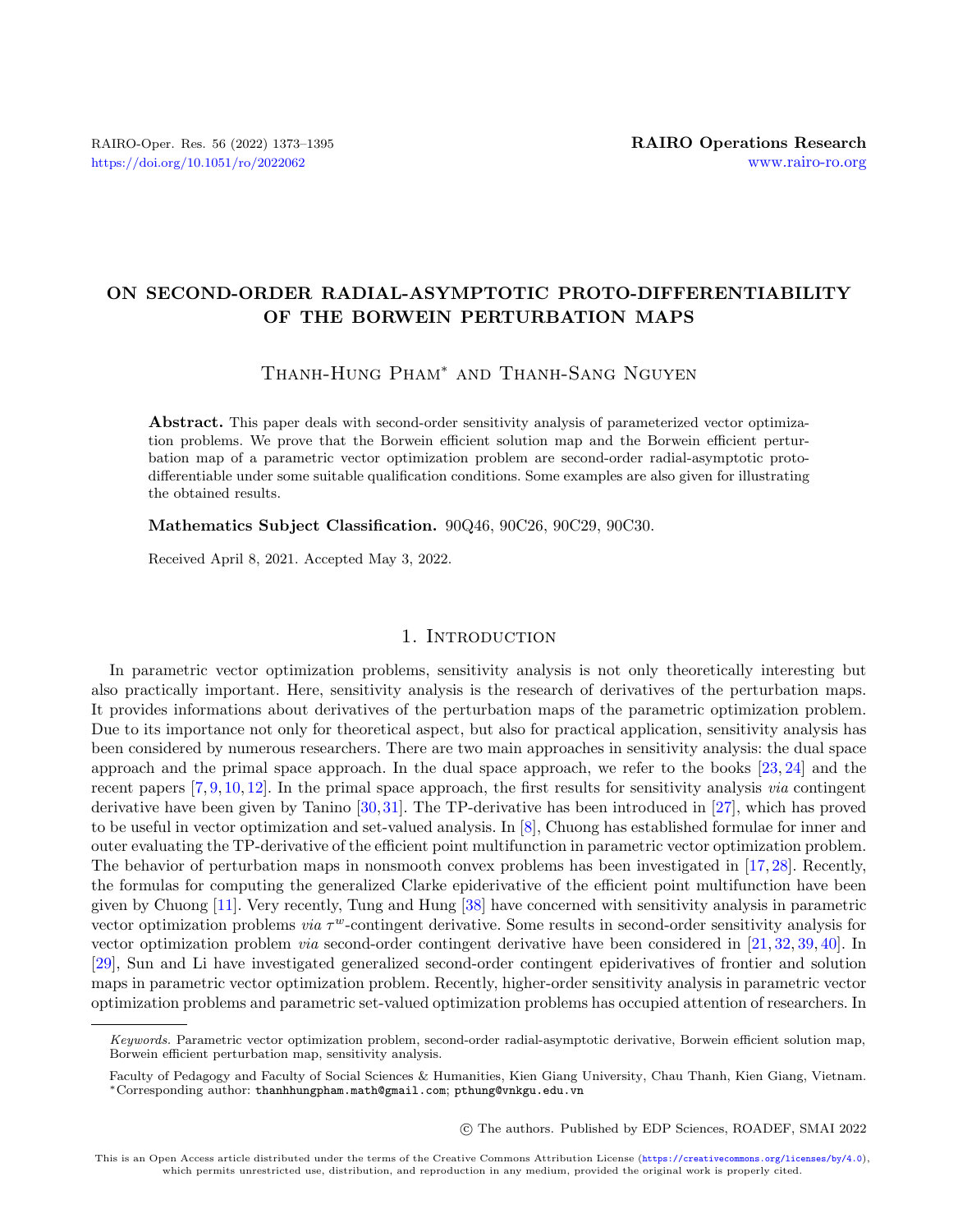[\[4,](#page-21-9)[33\]](#page-22-10), some results in higher-order sensitivity analysis have been given by using the higher-order variational sets and asymptotic variational sets. In [\[13\]](#page-21-10), properties of higher-order contingent-type derivatives of the perturbation and weak perturbation maps of a parameterized optimization problem have been obtained by using the higherorder contingent-type derivatives. In [\[1\]](#page-21-11), Anh has obtained sensitivity results of set-valued optimization problem in terms of Studniarski derivatives. In [\[2\]](#page-21-12), the higher-order contingent derivative of a parametrized set-valued optimization problem has been studied. Very recently, the second-order composed contingent derivatives of the perturbation maps/the weak perturbation maps have been given in  $[3, 25]$  $[3, 25]$  $[3, 25]$ . In [\[41\]](#page-22-12), Wang and Zhang have obtained second-order sensitivity results for parametric multi-objective optimization problems under the Benson proper efficiency in terms of second-order composed radial derivative.

Another important topic in the primal space approach is to study the proto-differentiability of perturbation maps, the first result for proto-differentiability of perturbation maps has been presented by Rockafellar in [\[26\]](#page-22-13). In [\[19\]](#page-21-14), Levy and Rockafellar have investigated proto-differentiability generalized equations. In [\[18\]](#page-21-15), Huy and Lee have obtained sufficient conditions for the proto-differentiability of the generalized perturbation map. The proto-differentiability of the efficient solution map/the efficient frontier map and the sufficient conditions in order to approximate to the proto-derivative of the efficient frontier maps have been given in [\[14\]](#page-21-16). In [\[15\]](#page-21-17), Huy and Lee have been investigated proto-differentiability of generalized perturbation multifunction. Recently [\[22\]](#page-21-18), authors have established the semi-differentiability of the marginal mapping in the parametric multiobjective optimization problem. However, it is worth noting that there exist only few papers in the literature devoting to the study of the higher-order proto-differentiability for perturbation maps. In [\[20\]](#page-21-19), the second-order proto-differentiability properties and the second-order semi-differentiability properties have been discussed for generalized perturbation maps. In [\[34\]](#page-22-14), Tung has studied the second-order proto-differentiability of the efficient solution map and the efficient frontier map under some appropriate qualification conditions. The higher-order proto-differentiability of the perturbation maps/the proper perturbation maps/the weak perturbation maps were investigated in [\[35\]](#page-22-15). Recently, the higher-order proto-differentiability/the higher-order asymptotic proto-differentiability of the weak efficient solution maps/the weak perturbation maps were considered in [\[36\]](#page-22-16). Very recently, the second-order composed proto-differentiability of the proper perturbation maps/the proper efficient solution maps were discussed in [\[37\]](#page-22-17). For the considerations of the second-order proto-differentiability, we observe only references [\[20,](#page-21-19) [34,](#page-22-14) [37\]](#page-22-17). On the other hand, the higher-order proto-differentiability properties of the Borwein efficient solution maps and the Borwein efficient frontier maps of parametric vector optimization problems have not been yet investigated in [\[34](#page-22-14)[–37\]](#page-22-17). Recently, the second-order radial-asymptotic derivative was introduced and used in qualification conditions in [\[32\]](#page-22-6) to obtain some quantitative results in analyzing the second-order contingent derivative of the proper perturbation map. Moreover, to the best of our knowledge, there is no paper dealing with the second-order radial-asymptotic proto-differentiability of perturbation maps in parametric vector optimization problems. In addition, it is well known that the range of the set of Borwein minimal points is smaller than minimal points, so the discussion of the sensitivity analysis makes a lot of sense under the Borwein efficiency.

Inspired by the above observations, we provide some new results for the second-order radial-asymptotic protodifferentiability of the Borwein efficient solution map and the Borwein efficient frontier map of parameterized vector optimization problem in this paper under some suitable qualification conditions. In addition, the sufficient conditions for approximating the second-order radial-asymptotic proto-derivative of the Borwein efficient frontier map are also given.

The plan of paper is organized as follows. In Section [2,](#page-2-0) we recall several concepts of the derivatives of multifunctions and their properties which are needed in the sequel. In Section [3,](#page-8-0) we establish the seond-order radial-asymptotic proto-differentiability of the Borwein efficient solution map and the Borwein efficient frontier map. The sufficient conditions in order to approximate to the second-order radial-asymptotic proto-derivative of the Borwein efficient frontier map are also presented in Section [3.](#page-8-0)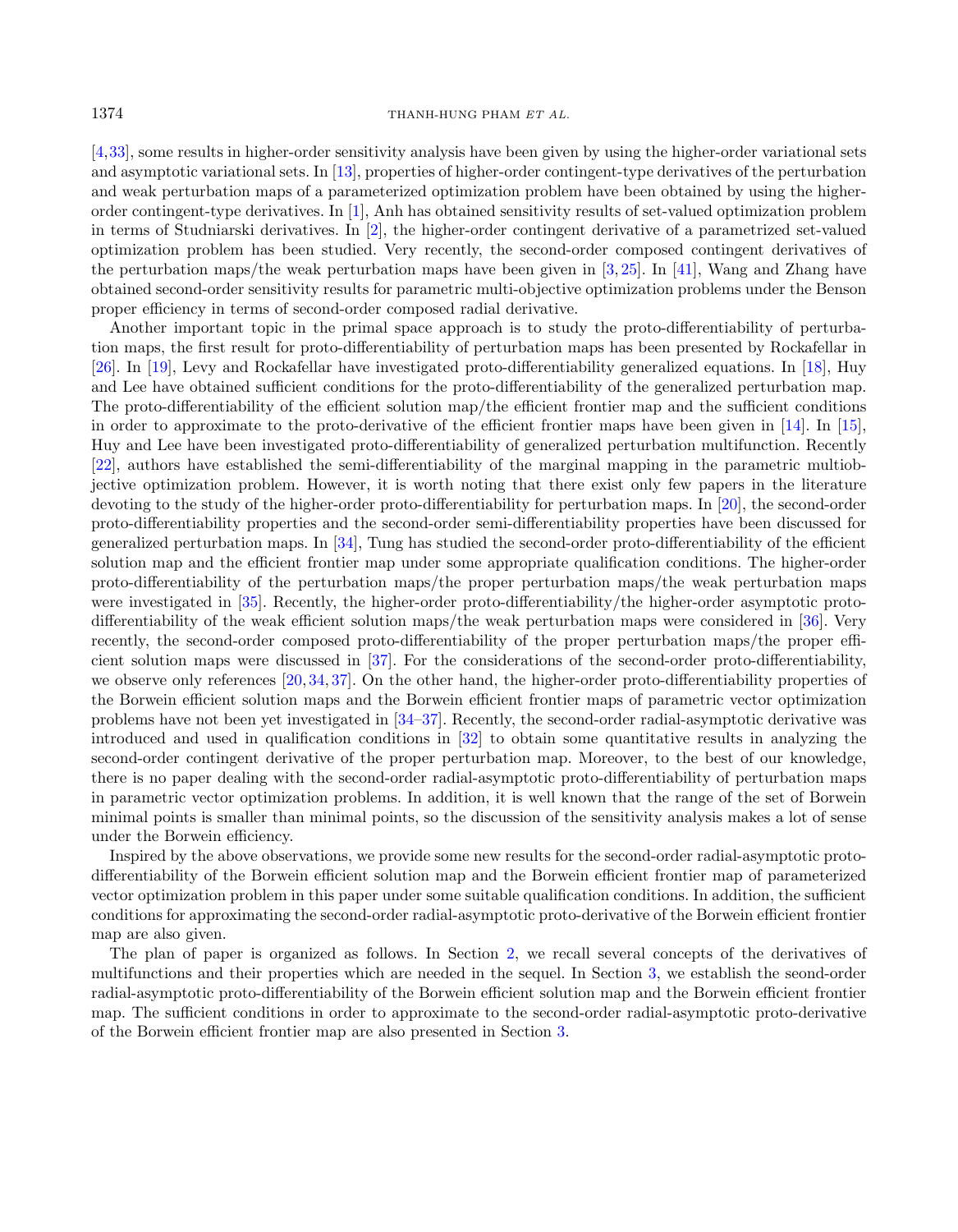## 2. Preliminaries

<span id="page-2-0"></span>Throughout this paper, let  $P, X$  and  $Y$  be Euclidean spaces equipped with the usual norms, where the space Y is partially ordered by nontrivial pointed closed convex cone  $K \subseteq Y$  with nonempty interior int $K$ . The norms of all Euclidean spaces are denoted by  $\|\cdot\|$ . The origins of all Euclidean spaces are denoted by 0.  $B_X, B_Y$  stands for the closed unit ball in X, Y. Closure and boundary of  $A \subseteq X$  are denoted by clA and ∂A. Furthermore,  $\text{cone} A = \{ ka | k \geq 0, a \in A \}.$  N, R, and R<sub>+</sub> are used for sets of natural numbers, real numbers, and nonnegative real numbers, respectively.

**Definition 2.1** (see [\[16\]](#page-21-20)). Let  $\Omega$  be a nonempty subset of Y.

- (i) An element  $y \in \Omega$  is said to be a K-minimal point of  $\Omega$ , if  $(\Omega y) \cap (-K) = \{0\}$ . The set of all K-minimal points of  $Ω$  is denoted by  $Min_K Ω$ .
- (ii) An element  $y \in \Omega$  is said to be a Borwein K-minimal point of  $\Omega$ , if cl cone $(\Omega y) \cap (-K) = \{0\}$ . The set of all Borwein K-minimal points of  $\Omega$  is denoted by BoMin<sub>K</sub> $\Omega$ .

It is easy to see that  $B \circ \text{Min}_{K} \Omega \subset \text{Min}_{K} \Omega$  and the inclusion may be strict as in the following example.

**Example 2.2** (see [\[38\]](#page-22-5)). Let  $Y = \mathbb{R}^2$ ,  $K = \mathbb{R}^2_+$  and  $\Omega = \{(x_1, x_2) \in \mathbb{R}^2 \mid x_2^2 \le x_1 \le 1\}$ . Then, we can check that

$$
\begin{aligned} \text{Min}_{K}\Omega &= \left\{ x_{1}, x_{2} \right\} \in \mathbb{R}^{2} \mid x_{1} = x_{2}^{2}, 0 \le x_{1} \le 1, -1 \le x_{2} \le 0 \right\}, \\ \text{BoMin}_{K}\Omega &= \left\{ x_{1}, x_{2} \right\} \in \mathbb{R}^{2} \mid x_{1} = x_{2}^{2}, 0 < x_{1} \le 1, -1 \le x_{2} < 0 \right\}. \end{aligned}
$$

Hence,

$$
\mathrm{BoMin}_{K}\Omega \subsetneq \mathrm{Min}_{K}\Omega.
$$

**Definition 2.3** (see [\[5,](#page-21-21)[6\]](#page-21-22)). Let  $f : X \to Y$  be a vector-valued map. f is said to be twice Fréchet differential at  $\bar{x} \in X$ , if there exist two linear continuous operators  $\nabla f(\bar{x}) : X \to Y$  and  $\nabla^2 f(\bar{x}) : X \times X \to Y$ , such that

$$
f(x) = f(\bar{x}) + \nabla f(\bar{x})(x - \bar{x}) + \frac{1}{2}\nabla^2 f(\bar{x})(x - \bar{x}, x - \bar{x}) + o(||x - \bar{x}||^2),
$$

where  $o(||x - \bar{x}||^2)$  satisfies  $\frac{o(||x - \bar{x}||^2)}{||x - \bar{x}||^2}$  $\frac{||x-x||}{||x-\bar{x}||^2} \to 0$  when  $x \to \bar{x}$ .  $\nabla f(\bar{x})$  and  $\nabla^2 f(\bar{x})$  are the Fréchet derivative and second-order Fréchet derivative, respectively.  $f$  is said twice Fréchet differentiable on  $X$  if  $f$  is twice Fréchet differentiable at any  $x \in X$ . If  $\nabla f(\bar{x})$  and  $\nabla^2 f(\bar{x})$  are continuous at  $\bar{x}$  then f is said to be twice continuously Fréchet differentiable at  $\bar{x}$ .

Let  $G: P \rightrightarrows Y$  be a multifunction. The effective domain, graph, and epigraph of G are defined by

dom := { ∈ | () ̸= ∅}, gph := {(, ) ∈ × | ∈ ()}, epi := {(, ) ∈ × | ∈ dom, ∈ () + }.

The profile map of G is  $G + K$ , defined by  $(G + K)(p) := G(p) + K$ .

**Definition 2.4** (see [\[34\]](#page-22-14)). Let  $G : P \to Y$  be a vector-valued function. G is said to be monotone if for any  $p_1, p_2 \in P$ , one has  $\langle G(p_2) - G(p_1), p_2 - p_1 \rangle \geq 0$ . G is said to be strictly monotone if for any  $p_1, p_2 \in P$ , and  $p_1 \neq p_2$ , one has  $\langle G(p_2) - G(p_1), p_2 - p_1 \rangle > 0$ .

**Definition 2.5** (see [\[5,](#page-21-21)[34\]](#page-22-14)). Let  $G: P \rightrightarrows Y$  be a set-valued map,  $(\bar{p}, \bar{q}) \in \text{gph } G$  and  $(\bar{u}, \bar{v}) \in P \times Y$ .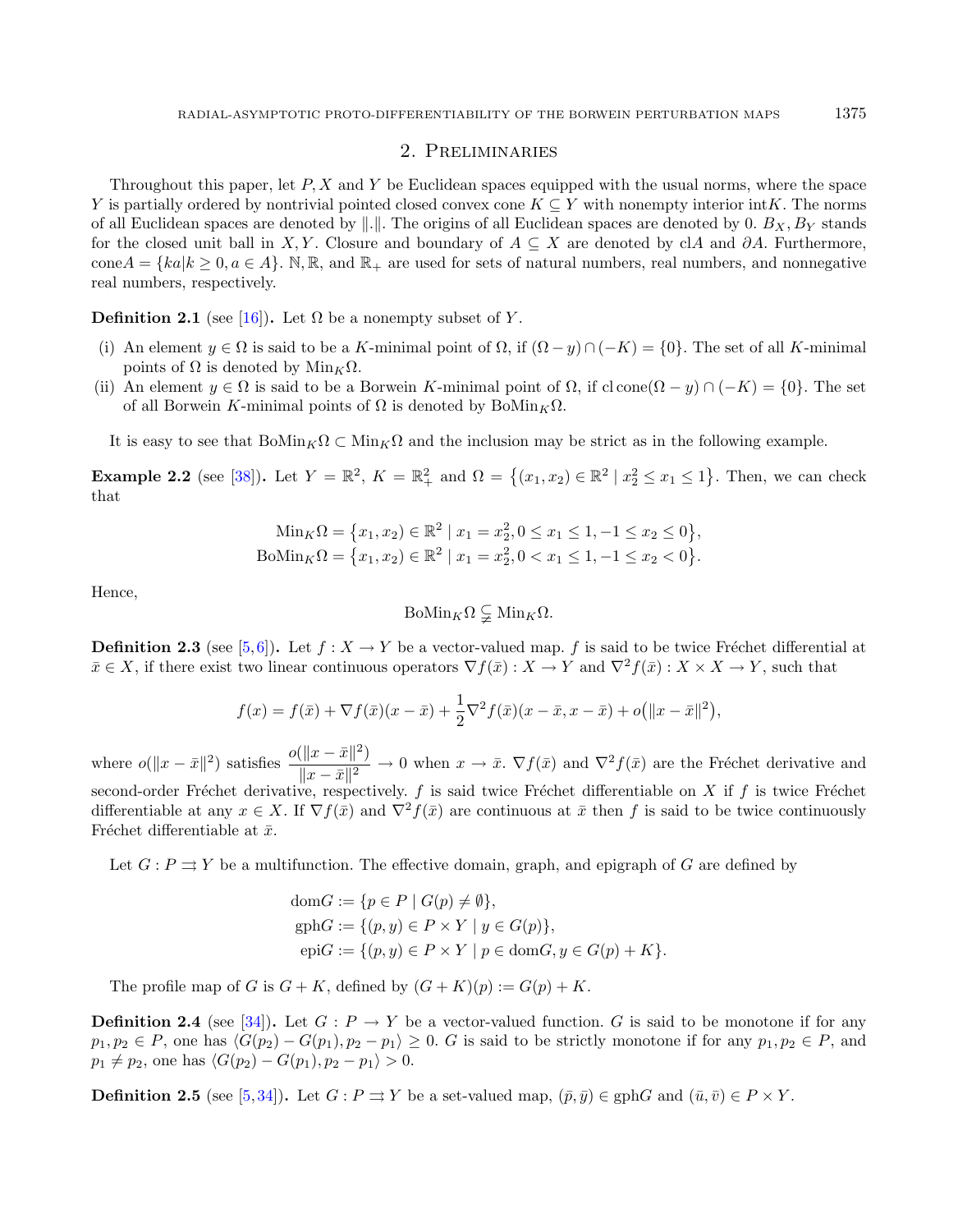(i) The second-order contingent derivative of G at  $(\bar{p}, \bar{y})$  in the direction  $(\bar{u}, \bar{v}) \in P \times Y$  is the set-valued map  $D^2G(\bar{p}, \bar{y}, \bar{u}, \bar{v}) : P \rightrightarrows Y$  defined by

$$
D^2 G(\bar{p}, \bar{y}, \bar{u}, \bar{v})(p) := \left\{ y \in Y \mid \exists t_n \to 0^+, \exists (p_n, y_n) \to (p, y), \quad \forall n \in \mathbb{N}, \text{ such that}
$$

$$
\bar{y} + t_n \bar{v} + \frac{1}{2} t_n^2 y_n \in G\left(\bar{p} + t_n \bar{u} + \frac{1}{2} t_n^2 p_n\right) \right\}, \qquad \forall p \in P.
$$

(ii) The second-order contingent adjacent derivative of G at  $(\bar{p}, \bar{q})$  in the direction  $(\bar{u}, \bar{v}) \in P \times Y$  is the set-valued map  $D^{2(b)}G(\bar{p},\bar{u},\bar{u},\bar{v}): P \rightrightarrows Y$  defined by

$$
D^{2(b)}G(\bar{p}, \bar{y}, \bar{u}, \bar{v})(p) := \left\{ y \in Y \mid \forall t_n \to 0^+, \exists (p_n, y_n) \to (p, y), \quad \forall n \in \mathbb{N}, \text{ such that}
$$

$$
\bar{y} + t_n \bar{v} + \frac{1}{2} t_n^2 y_n \in G\left(\bar{p} + t_n \bar{u} + \frac{1}{2} t_n^2 p_n\right) \right\}, \qquad \forall p \in P.
$$

(iii) The second-order contingent lower derivative of G at  $(\bar{p}, \bar{y})$  in the direction  $(\bar{u}, \bar{v}) \in P \times Y$  is the set-valued map  $D^{2(l)}G(\bar{p},\bar{y},\bar{u},\bar{v})$ :  $P \rightrightarrows Y$  defined by

$$
D^{2(l)}G(\bar{p}, \bar{y}, \bar{u}, \bar{v})(p) := \left\{ y \in Y \mid \forall t_n \to 0^+, \quad \forall p_n \to p, \exists y_n \to y, \quad \forall n \in \mathbb{N}, \text{ such that}
$$

$$
\bar{y} + t_n \bar{v} + \frac{1}{2}t_n^2 y_n \in G\left(\bar{p} + t_n \bar{u} + \frac{1}{2}t_n^2 p_n\right) \right\}, \qquad \forall p \in P.
$$

**Definition 2.6** (see [\[32\]](#page-22-6)). Let  $G : P \rightrightarrows Y$  be a set-valued map,  $(\bar{p}, \bar{y}) \in \text{gph } G$  and  $(\bar{u}, \bar{v}) \in P \times Y$ .

(i) The second-order radial-asymptotic derivative of G at  $(\bar{p}, \bar{y})$  in the direction  $(\bar{u}, \bar{v}) \in P \times Y$  is the set-valued map  $D_S^2G(\bar{p}, \bar{y}, \bar{u}, \bar{v}): P \rightrightarrows Y$  defined by

$$
D_S^2 G(\bar{p}, \bar{y}, \bar{u}, \bar{v})(p) := \left\{ y \in Y \mid \exists t_n \to 0^+, \exists r_n > 0, \exists (p_n, y_n) \to (p, y), \quad \forall n \in \mathbb{N}, \text{ such that } \bar{y} + t_n \bar{v} + \frac{1}{2} t_n r_n y_n \in G\bigg(\bar{p} + t_n \bar{u} + \frac{1}{2} t_n r_n p_n\bigg), t_n r_n p_n \to 0 \right\}, \quad \forall p \in P.
$$

(ii) The second-order radial-asymptotic adjacent derivative of G at  $(\bar{p}, \bar{y})$  in the direction  $(\bar{u}, \bar{v}) \in P \times Y$  is the set-valued map  $D_S^{2(b)}G(\bar{p}, \bar{y}, \bar{u}, \bar{v}) : P \rightrightarrows Y$  defined by

$$
D_S^{2(b)}G(\bar{p}, \bar{y}, \bar{u}, \bar{v})(p) := \left\{ y \in Y \mid \forall t_n \to 0^+, \quad \forall r_n > 0, \exists (p_n, y_n) \to (p, y), \quad \forall n \in \mathbb{N}, \text{ such that } \bar{y} + t_n \bar{v} + \frac{1}{2} t_n r_n y_n \in G\left(\bar{p} + t_n \bar{u} + \frac{1}{2} t_n r_n p_n\right), t_n r_n p_n \to 0 \right\}, \quad \forall p \in P.
$$

(iii) The second-order radial-asymptotic lower derivative of G at  $(\bar{p}, \bar{y})$  in the direction  $(\bar{u}, \bar{v}) \in P \times Y$  is the set-valued map  $D_S^{2(l)}G(\bar{p}, \bar{y}, \bar{u}, \bar{v}) : P \rightrightarrows Y$  defined by

$$
D_S^{2(l)}G(\bar{p}, \bar{y}, \bar{u}, \bar{v})(p) := \left\{ y \in Y \mid \forall t_n \to 0^+, \quad \forall r_n > 0, \quad \forall p_n \to p, \exists y_n \to y, \quad \forall n \in \mathbb{N}, \text{ such that}
$$

$$
\bar{y} + t_n \bar{v} + \frac{1}{2} t_n r_n y_n \in G\left(\bar{p} + t_n \bar{u} + \frac{1}{2} t_n r_n p_n\right), t_n r_n p_n \to 0 \right\}, \quad \forall p \in P.
$$

<span id="page-3-0"></span>**Remark 2.7** ([\[34\]](#page-22-14)). From definitions we derive,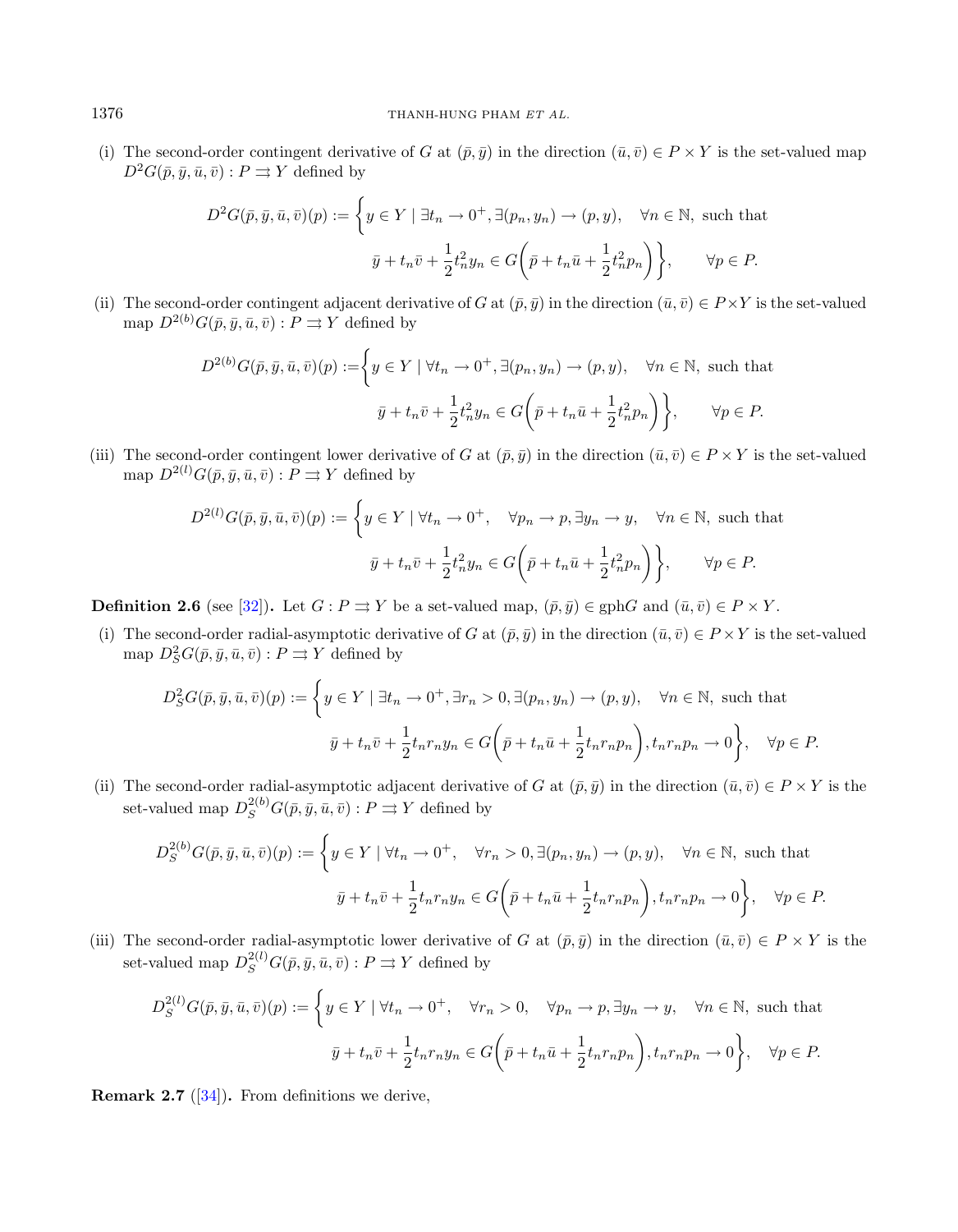- (i)  $D^{2(l)}G(\bar{p},\bar{y},\bar{u},\bar{v})(p) \subseteq D^{2(b)}G(\bar{p},\bar{y},\bar{u},\bar{v})(p) \subseteq D^{2}G(\bar{p},\bar{y},\bar{u},\bar{v})(p) \subseteq D^{2}_{S}G(\bar{p},\bar{y},\bar{u},\bar{v})(p), \quad \forall p \in P.$
- (ii)  $D_S^{2(l)}G(\bar{p}, \bar{y}, \bar{u}, \bar{v})(p) \subseteq D_S^{2(b)}G(\bar{p}, \bar{y}, \bar{u}, \bar{v})(p) \subseteq D_S^2G(\bar{p}, \bar{y}, \bar{u}, \bar{v})(p), \quad \forall p \in P.$

However, the reverse inclusions in Remark [2.7\(](#page-3-0)ii) may not hold. The following examples illustrate the cases.

**Example 2.8.** Let 
$$
P = \mathbb{R}, Y = \mathbb{R}, \mathcal{I} = \left\{ \frac{1}{n} : n \in \mathbb{N} \right\}
$$
 and  $G : P \Rightarrow Y$  be defined by  

$$
G(p) = \begin{cases} \{0\}, & \text{if } p \le 0, \\ \{-3p\}, & \text{if } p \in \mathcal{I}, \\ \emptyset, & \text{otherwise.} \end{cases}
$$

Then, for  $(\bar{p}, \bar{y}) = (0, 0) \in \text{gph}G, (\bar{u}, \bar{v}) = (1, -3)$  and  $p = 1$ , we have

$$
D_S^2 G(\bar{p}, \bar{y}, \bar{u}, \bar{v})(1) = \{-3\}.
$$

Taking

$$
t_k = \frac{-1 + \sqrt{1 + 3p_k \ln\left(1 + \frac{1}{k}\right)}}{p_k} \to 0^+, \quad \forall p_k \to 1,
$$

and

$$
r_k = \frac{2\sqrt{1 + 3p_k \ln\left(1 + \frac{1}{k}\right)}}{p_k} > 0, \quad \forall p_k \to 1,
$$

then

$$
\bar{p} + t_k \bar{u} + \frac{1}{2} t_k r_k p_k = t_k + \frac{1}{2} t_k r_k p_k
$$
\n
$$
= \frac{-1 + \sqrt{1 + 3p_k \ln\left(1 + \frac{1}{k}\right)}}{p_k}
$$
\n
$$
+ \frac{-\sqrt{1 + 3p_k \ln\left(1 + \frac{1}{k}\right)} + 1 + 3p_k \ln\left(1 + \frac{1}{k}\right)}{p_k}
$$
\n
$$
= 3 \ln\left(1 + \frac{1}{k}\right) \nsubseteq \mathcal{I}, \quad \forall p_k \to 1.
$$

Hence,  $G(\bar{p} + t_k \bar{u} + \frac{1}{2})$  $\frac{1}{2}t_kr_k p_k$  =  $\emptyset$ . Consequently,

$$
D_S^{2(b)}G(\bar{p},\bar{y},\bar{u},\bar{v})(1)=\emptyset.
$$

Hence,

$$
D_S^2 G(\bar{p}, \bar{y}, \bar{u}, \bar{v})(1) \not\subseteq D_S^{2(b)} G(\bar{p}, \bar{y}, \bar{u}, \bar{v})(1).
$$

**Example 2.9.** Let  $P = \mathbb{R}, Y = \mathbb{R}^2$  and  $G : P \rightrightarrows Y$  be defined by

$$
G(p) = \begin{cases} \{(y_1, y_2) \in \mathbb{R}^2 : y_1 \le p^2, y_2 \le 0\}, & \text{if } p < 0, \\ \{(y_1, y_2) \in \mathbb{R}^2 : y_1 \le 0, y_2 \ge p^2\}, & \text{if } p \ge 0. \end{cases}
$$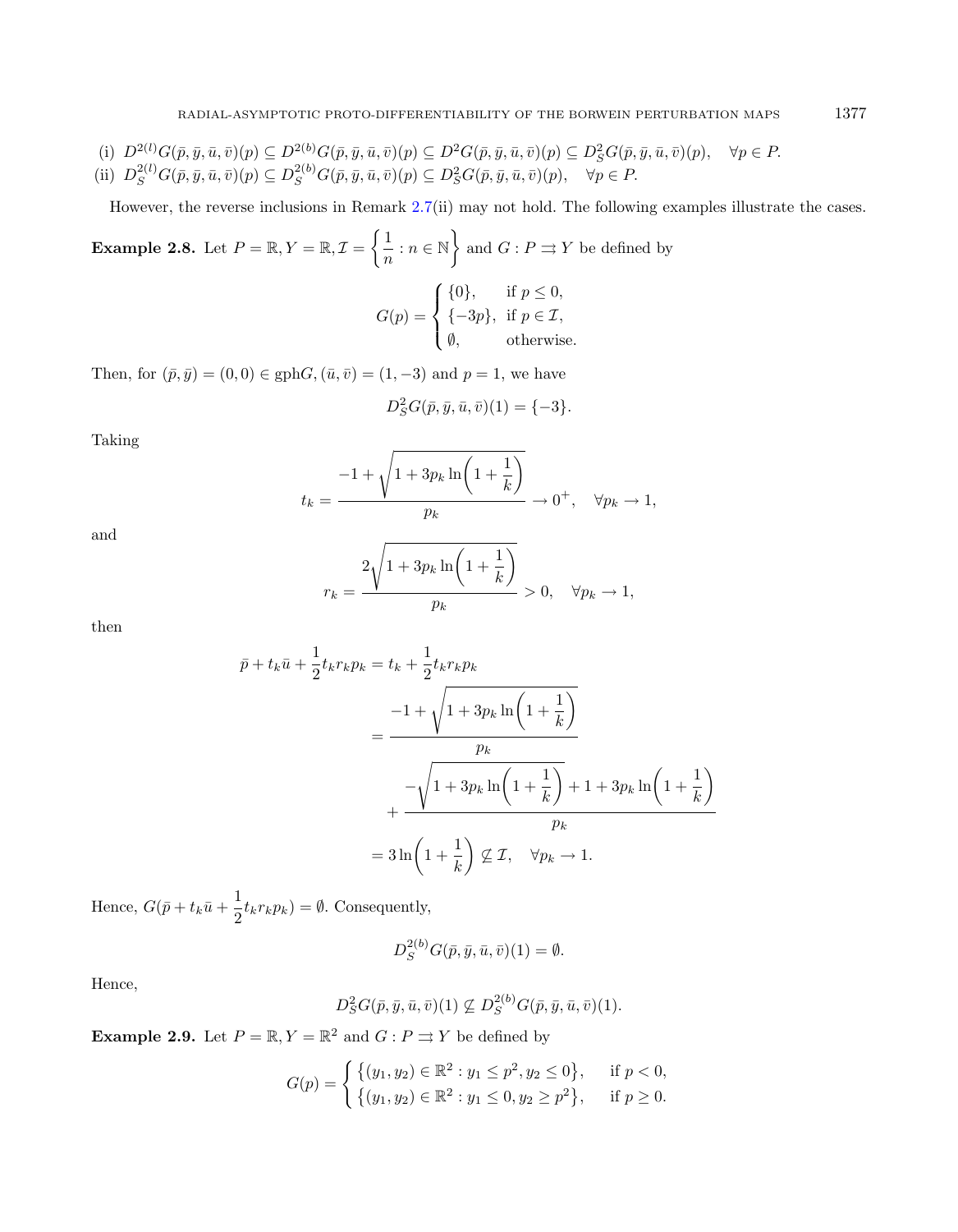Let  $(\bar{p}, \bar{y}) = (0, (0, 0))$  and  $(\bar{u}, \bar{v}) = (0, (0, 0))$ . Then,

$$
D_S^{2(b)}G(\bar{p}, \bar{y}, \bar{u}, \bar{v})(p) = \begin{cases} \{(y_1, y_2) \in \mathbb{R}^2 : y_1 \le 0, y_2 \le 0\}, & \text{if } p < 0, \\ \{(y_1, y_2) \in \mathbb{R}^2 : y_1 \le 0, y_2 \in \mathbb{R}\}, & \text{if } p = 0, \\ \{(y_1, y_2) \in \mathbb{R}^2 : y_1 \le 0, y_2 \ge 0\}, & \text{if } p > 0, \end{cases}
$$

and

$$
D_S^{2(l)}G(\bar{p}, \bar{y}, \bar{u}, \bar{v})(p) = \begin{cases} \{(y_1, y_2) \in \mathbb{R}^2 : y_1 \le 0, y_2 \le 0\}, & \text{if } p < 0, \\ \{(y_1, y_2) \in \mathbb{R}^2 : y_1 \le 0, y_2 = 0\}, & \text{if } p = 0, \\ \{(y_1, y_2) \in \mathbb{R}^2 : y_1 \le 0, y_2 \ge 0\}, & \text{if } p > 0. \end{cases}
$$

Therefore,

$$
D_{S}^{2(b)}G(\bar{p},\bar{y},\bar{u},\bar{v})(0) \nsubseteq D_{S}^{2(l)}G(\bar{p},\bar{y},\bar{u},\bar{v})(0).
$$

**Definition 2.10.** Let  $G: P \rightrightarrows Y$  be a set-valued map,  $(\bar{p}, \bar{y}) \in \text{gph}G$  and  $(\bar{u}, \bar{v}) \in P \times Y$ .

(i) The map G is said to be second-order radial-asymptotic proto-differentiable at  $(\bar{p}, \bar{y})$  in the direction  $(\bar{u}, \bar{v})$ if for any  $p \in P$ ,

$$
D_S^2 G(\bar{p}, \bar{y}, \bar{u}, \bar{v})(p) = D_S^{2(b)} G(\bar{p}, \bar{y}, \bar{u}, \bar{v})(p),
$$

and its second-order radial-asymptotic proto-derivative is denoted by  $G_{\bar{p},\bar{y},\bar{u},\bar{v}}^{2(S)}$ .

(ii) The map G is said to be second-order radial-asymptotic semi-differentiable at  $(\bar{p}, \bar{y})$  in the direction  $(\bar{u}, \bar{v})$ if for any  $p \in P$ ,

$$
D_S^2 G(\bar{p}, \bar{y}, \bar{u}, \bar{v})(p) = D_S^{2(l)} G(\bar{p}, \bar{y}, \bar{u}, \bar{v})(p).
$$

and its second-order radial-asymptotic semi-derivative is denoted by  $\hat{G}^{2(S)}_{\bar{p},\bar{y},\bar{u},\bar{v}}$ .

**Definition 2.11** (see [\[27\]](#page-22-3)). Let  $G : P \rightrightarrows Y$  be a set-valued map and  $(\bar{p}, \bar{y}) \in \text{gph}G$ .

(i) The TP-derivative of G at  $(\bar{p}, \bar{y})$  is the set-valued map  $D_S G(\bar{p}, \bar{y}) : P \rightrightarrows Y$  defined by

$$
D_S G(\bar{p}, \bar{y})(p) := \{ y \in Y \mid \exists t_n > 0, \exists (p_n, y_n) \to (p, y), \forall n \in \mathbb{N}, \text{ such that}
$$
  

$$
\bar{y} + t_n y_n \in G(\bar{p} + t_n p_n), t_n p_n \to 0 \}, \forall p \in P.
$$

(ii) The adjacent TP-derivative of G at  $(\bar{p}, \bar{y})$  is the set-valued map  $D_S^bG(\bar{p}, \bar{y}) : P \rightrightarrows Y$  defined by

$$
D_S^b G(\bar{p}, \bar{y})(p) := \{ y \in Y \mid \forall t_n > 0, \exists (p_n, y_n) \to (p, y), \quad \forall n \in \mathbb{N}, \text{ such that}
$$
  

$$
\bar{y} + t_n y_n \in G(\bar{p} + t_n p_n), t_n p_n \to 0 \}, \quad \forall p \in P.
$$

(iii) The map G is said to be TP-proto-differentiable at  $(\bar{p}, \bar{y})$  if for any  $p \in P$ ,

$$
D_S G(\bar{p}, \bar{y})(p) = D_S^b G(\bar{p}, \bar{y})(p).
$$

- **Remark 2.12.** (i) G is TP-proto-differentiable at  $(\bar{p}, \bar{y})$  if G is second-order radial-asymptotic protodifferentiable  $(\bar{p}, \bar{y})$  in the direction  $(0, 0)$ .
- (ii) If G is second-order radial-asymptotic semi-differentiable at  $(\bar{p}, \bar{y})$  in the direction  $(\bar{u}, \bar{v})$ , then G is secondorder radial-asymptotic proto-differentiable at  $(\bar{p}, \bar{y})$  in the direction  $(\bar{u}, \bar{v})$ .

**Definition 2.13** (see [\[5\]](#page-21-21)). Set-valued map  $G : P \rightrightarrows Y$  is said to be local Lipschitz at  $(\bar{p}, \bar{y}) \in \text{gph}G$ , if there exist a real constant  $M > 0$  and a neighborhood U of  $\bar{p}$  such that

$$
G(p_1) \subseteq G(p_2) + M || p_1 - p_2 || B_Y, \quad \forall p_1, p_2 \in U.
$$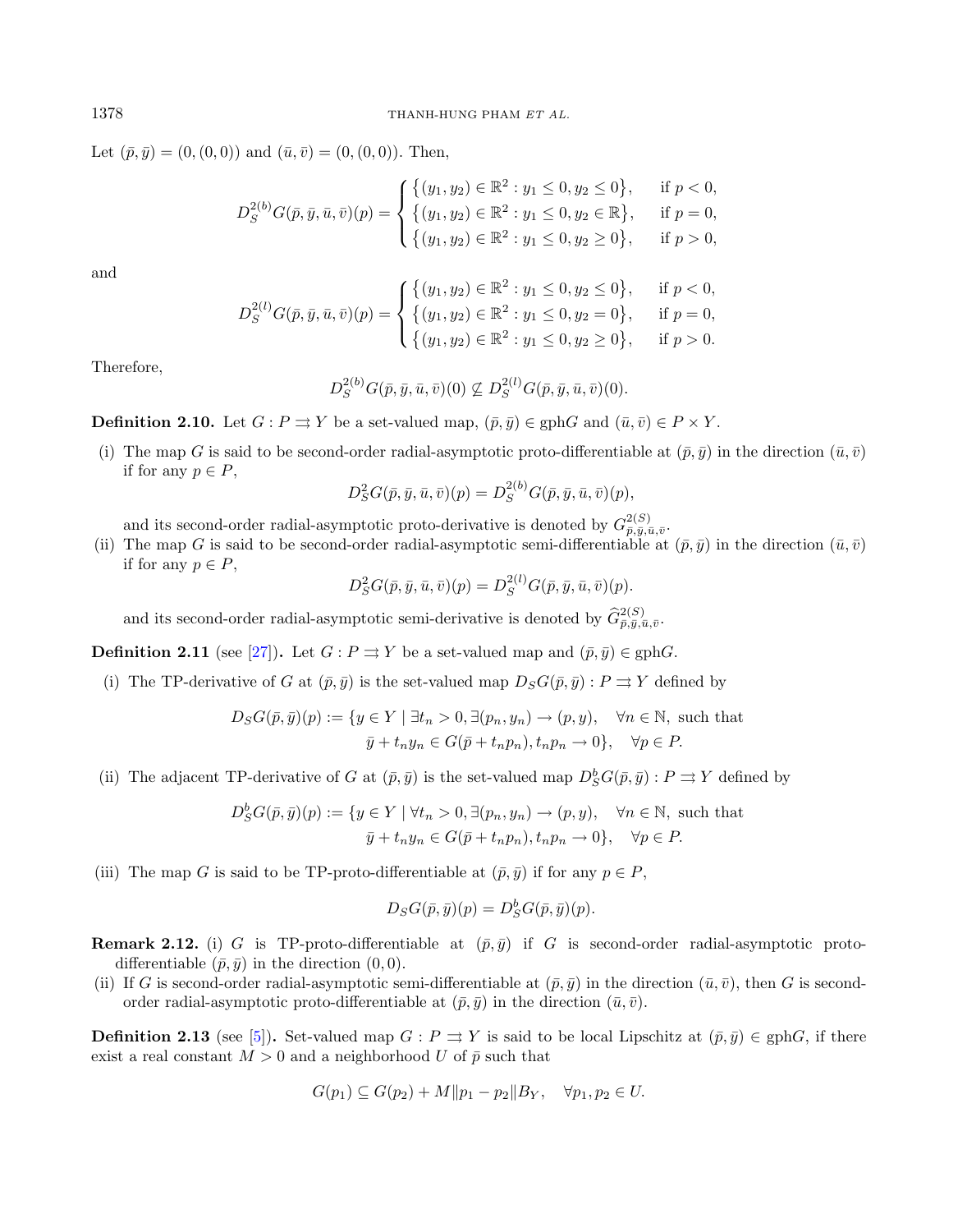**Proposition 2.14.** Let  $G : P \rightrightarrows Y$  be the set-valued map,  $(\bar{p}, \bar{y}) \in \text{gph}G$  and  $(\bar{u}, \bar{v}) \in P \times Y$ . Suppose that G is local Lipschitz at  $(\bar{p}, \bar{q}) \in \text{gph}G$ . If G is second-order radial-asymptotic proto-differentiable at  $(\bar{p}, \bar{q})$  in the direction  $(\bar{u}, \bar{v})$ , then G is second-order radial-asymptotic semi-differentiable at  $(\bar{p}, \bar{y})$  in the direction  $(\bar{u}, \bar{v})$ .

*Proof.* Obviously,  $D_S^{2(l)}G(\bar{p}, \bar{y}, \bar{u}, \bar{v})(p) \subseteq D_S^2G(\bar{p}, \bar{y}, \bar{u}, \bar{v})(p)$ , for any  $p \in P$ . Therefore, we only need to prove,

<span id="page-6-1"></span><span id="page-6-0"></span>
$$
D_S^2 G(\bar{p}, \bar{y}, \bar{u}, \bar{v})(p) \subseteq D_S^{2(l)} G(\bar{p}, \bar{y}, \bar{u}, \bar{v})(p),
$$

for any  $p \in P$ . In fact, for any  $y \in D_S^2G(\bar{p}, \bar{y}, \bar{u}, \bar{v})(p)$ , there exist  $t_n \to 0^+, r_n > 0, (p_n, y_n) \to (p, y)$ , such that

$$
\bar{y} + t_n \bar{v} + \frac{1}{2} t_n r_n y_n \in G\left(\bar{p} + t_n \bar{u} + \frac{1}{2} t_n r_n p_n\right) \text{ and } t_n r_n p_n \to 0, \quad \forall n \in \mathbb{N}.
$$
\n(2.1)

Let  $\{p'_n\} \subset P$  be any sequence such that  $p'_n \to p$ . Since G is local Lipschitz at  $(\bar{p}, \bar{y})$ , there exist a  $M > 0$  and a neighborhood  $U$  of  $\bar{p}$  such that

$$
G(p_1) \subseteq G(p_2) + M ||p_1 - p_2||B_Y, \quad \forall p_1, p_2 \in U.
$$
\n(2.2)

Hence, there exists a  $n_0 > 0$  such that  $\bar{p} + t_n \bar{u} + \frac{1}{2}$  $\frac{1}{2} t_n r_n p_n, \bar{p} + t_n \bar{u} + \frac{1}{2}$  $\frac{1}{2}t_n r_n p'_n \in U$ , for any  $n \geq n_0$ . From [\(2.1\)](#page-6-0) and [\(2.2\)](#page-6-1), we have, for any  $n \ge n_0$ , there exists a sequence  $\{b_n\}$  with  $\bar{b}_n \in B_Y$  such that  $t_n r_n p'_n \to 0$  and

$$
\bar{y} + t_n \bar{v} + \frac{1}{2} t_n r_n (y_n - M || p'_n - p_n || b_n) \in G\left(\bar{p} + t_n \bar{u} + \frac{1}{2} t_n r_n p'_n\right).
$$

Let  $y'_n := y_n - M||p'_n - p_n||b_n$ . From  $p'_n \to p$  and  $p_n \to p$ , we have  $y'_n \to y$ . Thus, for any  $t_n \to 0^+, r_n > 0$  and  $p'_n \to p$ , there exists  $y'_n \to y$  such that  $t_n r_n p'_n \to 0$  and

$$
\bar{y} + t_n \bar{v} + \frac{1}{2} t_n r_n y_n' \in G\bigg(\bar{p} + t_n \bar{u} + \frac{1}{2} t_n r_n p_n'\bigg).
$$

Therefore,  $y \in D_S^{2(l)}G(\bar{p}, \bar{y}, \bar{u}, \bar{v})(p)$ . Hence,

$$
D_S^2G(\bar{p},\bar{y},\bar{u},\bar{v})(p)\subseteq D_S^{2(l)}G(\bar{p},\bar{y},\bar{u},\bar{v})(p).
$$

Inspired by Definition 2.3 in [\[21\]](#page-21-8), we introduce the following definition of second-order radial-asymptotic directionally compact of a set-valued map.

**Definition 2.15.** Let  $G : P \rightrightarrows Y$  be the set-valued map,  $(\bar{p}, \bar{y}) \in \text{gph } G$  and  $(\bar{u}, \bar{v}) \in P \times Y$ . G is said to be second-order radial-asymptotic directionally compact at  $(\bar{p}, \bar{y})$  with respect to  $(\bar{u}, \bar{v})$  in the direction  $p \in P$  if for all sequences  $t_n \to 0^+, r_n > 0$  and  $p_n \to p$ , every sequences  $\{y_n\}$  with  $\bar{y} + t_n \bar{v} + \frac{1}{2}$  $\frac{1}{2}t_nr_ny_n \in$  $G\bigg(\bar{p}+t_n\bar{u}+\frac{1}{2}\bigg)$  $\frac{1}{2}t_nr_np_n$  and  $t_nr_np_n \to 0$ , there exists a convergent subsequence of  $\{y_n\}$ .

<span id="page-6-2"></span>**Proposition 2.16.** Let  $G : P \rightrightarrows Y$  be the set-valued map,  $(\bar{p}, \bar{y}) \in \text{gph}G$  and  $(\bar{u}, \bar{v}) \in P \times Y$ . Suppose that G is second-order radial-asymptotic directionally compact at  $(\bar{p}, \bar{y})$  with respect to  $(\bar{u}, \bar{v})$  in any direction  $p \in P$ . If G is second-order radial-asymptotic proto-differentiable at  $(\bar{p}, \bar{q})$  in the direction  $(\bar{u}, \bar{v})$ , then  $G + K$  is second-order radial-asymptotic proto-differentiable at  $(\bar{p}, \bar{y})$  in the direction  $(\bar{u}, \bar{v})$  and

$$
(G+K)^{2(S)}_{\bar{p},\bar{y},\bar{u},\bar{v}}(p) = G^{2(S)}_{\bar{p},\bar{y},\bar{u},\bar{v}}(p) + K, \quad \forall p \in P.
$$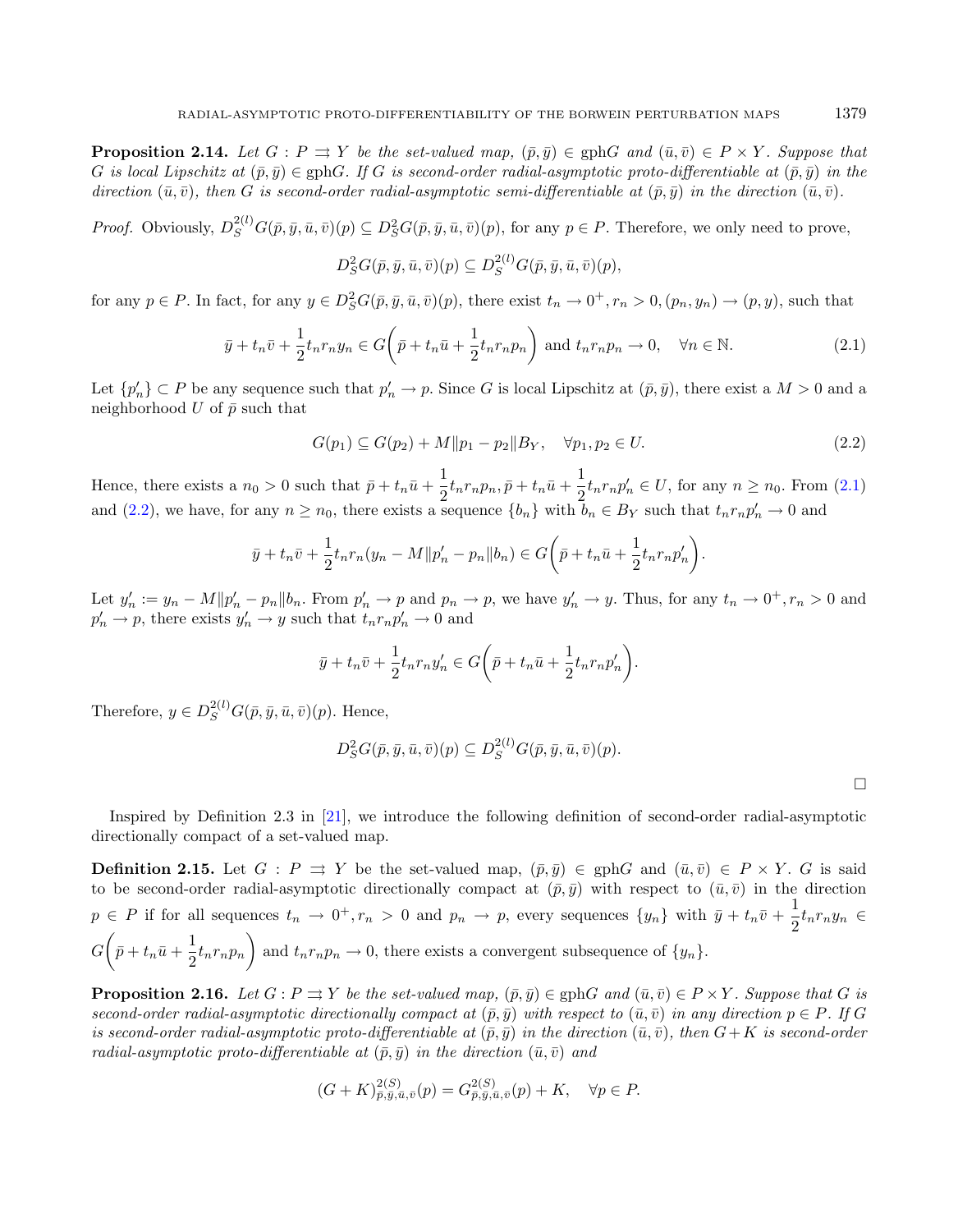*Proof.* Since  $G(p) \subseteq (G + K)(p)$  and

<span id="page-7-0"></span>
$$
D_S^{2(b)}G(\bar{p}, \bar{y}, \bar{u}, \bar{v})(p) = D_S^2G(\bar{p}, \bar{y}, \bar{u}, \bar{v})(p), \quad \forall p \in P,
$$

we only need to prove

$$
D_S^2(G+K)(\bar{p},\bar{y},\bar{u},\bar{v})(p) \subseteq D_S^2G(\bar{p},\bar{y},\bar{u},\bar{v})(p) + K, \quad \forall p \in P
$$
\n
$$
(2.3)
$$

and

$$
D_S^{2(b)}G(\bar{p}, \bar{y}, \bar{u}, \bar{v})(p) + K \subseteq D_S^{2(b)}(G+K)(\bar{p}, \bar{y}, \bar{u}, \bar{v})(p), \quad \forall p \in P.
$$
 (2.4)

Firstly, we prove that  $(2.3)$  holds. Let  $y \in D_S^2(G+K)(\bar{p}, \bar{y}, \bar{u}, \bar{v})(p)$ . Then, there exist  $t_n \to 0^+, r_n > 0, (p_n, y_n) \to$  $(p, y), k_n \in K$  for all  $n \in \mathbb{N}$ , such that

$$
\bar{y} + t_n \bar{v} + \frac{1}{2} t_n r_n (y_n - k_n) \in G\left(\bar{p} + t_n \bar{u} + \frac{1}{2} t_n r_n p_n\right)
$$
 and  $t_n r_n p_n \to 0$ .

Denote  $\bar{y}_n := y_n - k_n$ . Since, G is second-order radial-asymptotic directionally compact at  $(\bar{p}, \bar{y})$ , with respect to  $(\bar{u}, \bar{v})$ , we have  $\bar{y}_n \to y' \in Y$ . Then, one has  $y' \in D_S^2G(\bar{p}, \bar{y}, \bar{u}, \bar{v})(p)$ . Together with  $y_n \to y$ , we have  $k_n \to k \in K$ and  $y' = y - k$ , which implies that  $y - k \in D_S^2G(\bar{p}, \bar{y}, \bar{u}, \bar{v})(p)$ . Therefore,  $y \in D_S^2G(\bar{p}, \bar{y}, \bar{u}, \bar{v})(p) + K$ ,  $\forall p \in P$ .

Secondly, we prove that [\(2.4\)](#page-7-1) holds. Let  $y \in D_S^{2(b)}G(\bar{p},\bar{y},\bar{u},\bar{v})(p) + K$ . Then, there exist  $\hat{y} \in$  $D_S^{2(b)}G(\bar{p},\bar{y},\bar{u},\bar{v})(p)$  and  $k \in K$  such that  $y = \hat{y} + k$ . Thus, there exist  $t_n \to 0^+, r_n > 0, (p_n, y_n) \to (p, \hat{y})$ for all  $n \in \mathbb{N}$ , such that

$$
\bar{y} + t_n \bar{v} + \frac{1}{2} t_n r_n y_n \in G\left(\bar{p} + t_n \bar{u} + \frac{1}{2} t_n r_n p_n\right)
$$
 and  $t_n r_n p_n \to 0$ .

Setting  $y'_n := y_n + k$ , one has  $y'_n \to \hat{y} + k$  and

$$
\bar{y} + t_n \bar{v} + \frac{1}{2} t_n r_n y_n' = \bar{y} + t_n \bar{v} + \frac{1}{2} t_n r_n y_n + \frac{1}{2} t_n r_n k \in G\left(\bar{p} + t_n \bar{u} + \frac{1}{2} t_n r_n p_n\right) + K
$$

and  $t_n r_n p_n \to 0$ . Therefore,  $y = \hat{y} + k \in D_S^{2(b)}$  $_{S}^{2(b)}(G+K)(\bar{p}, \bar{y}, \bar{u}, \bar{v})(p).$ 

In Proposition [2.16,](#page-6-2) if G is not second-order radial-asymptotic directionally compact at  $(\bar{p}, \bar{y})$  with respect to  $(\bar{u}, \bar{v})$  in any direction  $p \in P$ , then Proposition [2.16](#page-6-2) may not hold. The following example illustrates the case.

**Example 2.17.** Let  $P = \mathbb{R}^2$ ,  $Y = \mathbb{R}$ ,  $K = \mathbb{R}_+$  and  $G : P \rightrightarrows Y$  be difined by

$$
G(p) = \begin{cases} \{p_1^2 + p_1, -1\}, & \text{if } p_1 = p_2 \ge 0, \\ \emptyset, & \text{otherwise,} \end{cases}
$$

where  $p = (p_1, p_2) \in \mathbb{R}^2$ . Let  $(\bar{p}, \bar{y}) = ((0, 0), 0) \in \text{gph}G$  and  $(\bar{u}, \bar{v}) = ((1, 0), 1)$ . We have, for all  $p = (p_1, p_2) \in P$ ,

$$
D_S^2 G(\bar{p}, \bar{y}, \bar{u}, \bar{v})(p) = D_S^{2(b)} G(\bar{p}, \bar{y}, \bar{u}, \bar{v})(p) = \{p_1\}.
$$

Therefore, G is second-order radial-asymptotic proto-differentiable at  $(\bar{p}, \bar{y})$  in the direction  $(\bar{u}, \bar{v})$  and  $G_{\bar{p},\bar{y},\bar{u},\bar{v}}^{2(S)}(p) = \{p_1\}.$  We have, for all  $p = (p_1, p_2) \in P$ ,

$$
D_S^2(G+K)(\bar{p}, \bar{y}, \bar{u}, \bar{v})(p) = D_S^{2(b)}(G+K)(\bar{p}, \bar{y}, \bar{u}, \bar{v})(p) = \mathbb{R}.
$$

<span id="page-7-1"></span>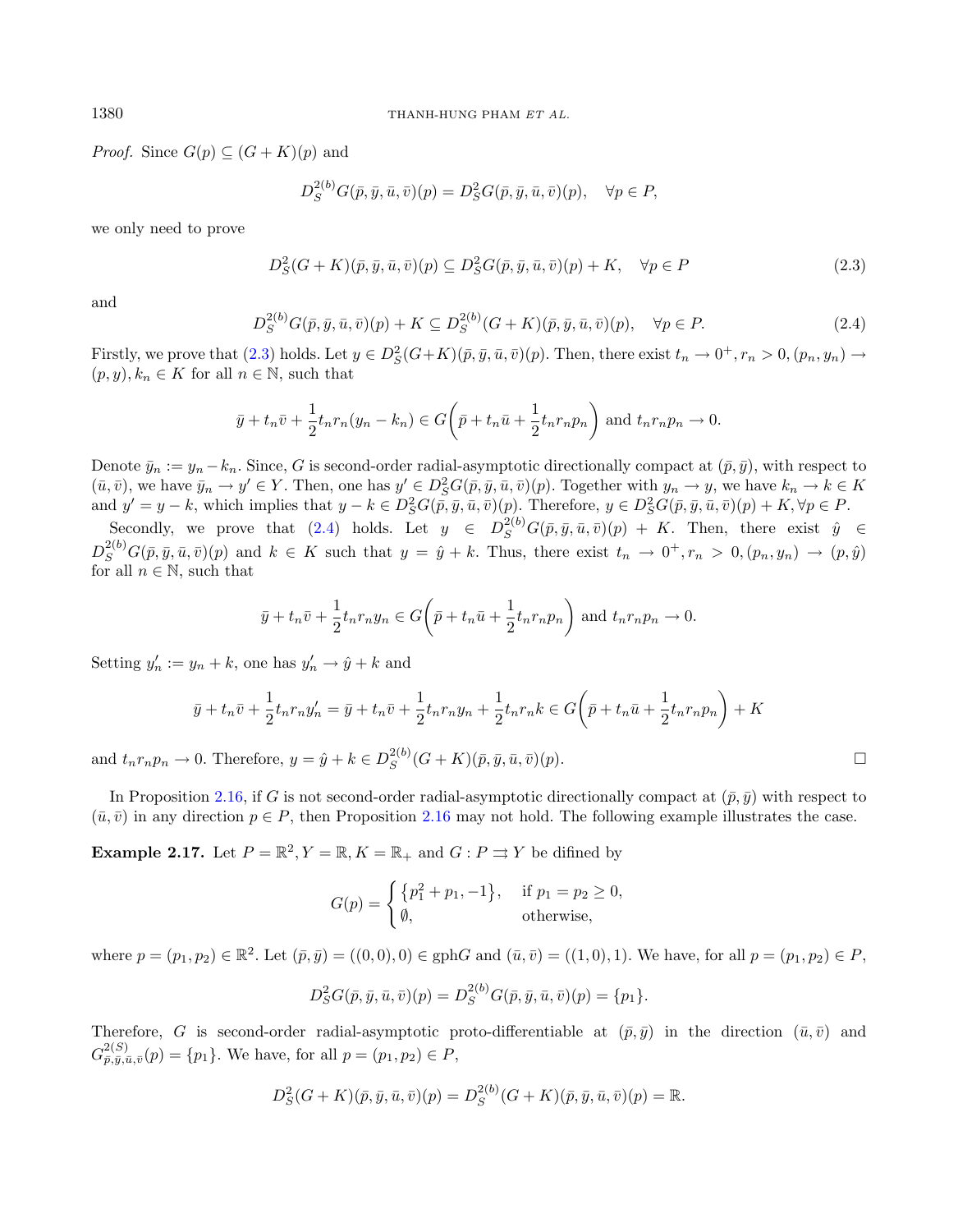Hence,  $G + K$  is second-order radial-asymptotic proto-differentiable at  $(\bar{p}, \bar{y})$  in the direction  $(\bar{u}, \bar{v})$  and  $(G +$  $(K)_{\bar{p},\bar{y},\bar{u},\bar{v}}^{2(S)}(p) = \mathbb{R}$ . Thus, for all  $p = (p_1, p_2) \in P$ ,

$$
(G+K)^{2(S)}_{\bar{p},\bar{y},\bar{u},\bar{v}}(p) \neq G^{2(S)}_{\bar{p},\bar{y},\bar{u},\bar{v}}(p) + K.
$$

The reason is that the condition second-order radial-asymptotic directionally compact of  $G$  does not hold. Indeed, for the direction  $p = (1, 1)$ , for every  $t_n \to 0^+, r_n > 0$  for  $p_n = (p_{1n}, p_{2n}) \to p = (1, 1)$ , the sequence  ${y_n}\subseteq \mathbb{R}$  with

$$
\bar{y} + t_n \bar{v} + \frac{1}{2} t_n r_n y_n = -1 \in G\left(\bar{p} + t_n \bar{u} + \frac{1}{2} t_n r_n p_n\right) \text{ and } t_n r_n p_n \to 0,
$$

i.e.  $y_n = -\frac{2}{1-x}$  $\frac{2}{t_nr_n} - \frac{2}{r_n}$  $\frac{1}{r_n}$ , has no convergent subsequence. Thus, the condition second-order radial-asymptotic directionally compact of  $G$  is not satisfied.

# <span id="page-8-0"></span>3. Second-order radial-asymptotic proto-differentiability of Borwein efficient solution map and Borwein efficient frontier map

In this section, we consider the second-order sensitivity analysis of parameterized vector optimization problems. Firstly, some notations and definitions are recollected. Let  $f : P \times X \to Y$  be a vector function and  $C: P \rightrightarrows X$  be a multifunction. Let  $F: P \rightrightarrows Y$  be a multifunction defined by

$$
F(p) := f(p, C(p)) = \{ y \in Y \mid \exists x \in C(p), y = f(p, x) \}.
$$

We consider the following parametric vector optimization problem

$$
(\text{PVO}_p) \qquad \text{BoMin}_K \{ y \in Y \mid \exists x \in C(p), y = f(p, x) \} = \text{BoMin}_K F(p),
$$

where x is decision variable,  $p$  is perturbation parameter,  $f$  is objective map,  $C$  is constraint map and  $F$  is feasible set map in objective space. The Borwein efficient perturbation map/the Borwein efficient frontier map  $\mathcal{B}: P \rightrightarrows Y$  of a family of parameterized vector optimization problem is defined by

$$
\mathcal{B}(p) := \text{BoMin}_{K} \{ y \in Y \mid \exists x \in C(p), y = f(p, x) \} = \text{BoMin}_{K} F(p),
$$

and the Borwein efficient solution map  $\mathcal H$  is given by

$$
\mathcal{H}(p) := \{ x \in X \mid x \in C(p), f(p, x) \in \mathcal{B}(p) \}.
$$

**Definition 3.1.** F is said to be K-dominated by  $\mathcal{B}$  near  $\bar{p} \in P$  if there exists a neighborhood U of  $\bar{p}$ , such that

$$
F(p) \subseteq \mathcal{B}(p) + K, \quad \forall p \in U.
$$

**Remark 3.2.** Since  $\mathcal{B}(p) \subseteq F(p)$  for all  $p \in P$ , the K-dominatedness of F by  $\beta$  implies that

(i)  $F(p) + K = \mathcal{B}(p) + K$ ,  $\forall p \in U$ ; (ii) For  $(\bar{p}, \bar{q}) \in \text{gph}\mathcal{B}$  and  $(\bar{u}, \bar{v}) \in P \times Y$ .

$$
\sum_{i=1}^{n} \frac{1}{i} \sum_{j=1}^{n} \sum_{i=1}^{n} \frac{1}{i} \sum_{i=1}^{n} \frac{1}{i} \sum_{j=1}^{n} \frac{1}{i} \sum_{j=1}^{n} \frac{1}{i} \sum_{j=1}^{n} \frac{1}{i} \sum_{j=1}^{n} \frac{1}{i} \sum_{j=1}^{n} \frac{1}{i} \sum_{j=1}^{n} \frac{1}{i} \sum_{j=1}^{n} \frac{1}{i} \sum_{j=1}^{n} \frac{1}{i} \sum_{j=1}^{n} \frac{1}{i} \sum_{j=1}^{n} \frac{1}{i} \sum_{j=1}^{n} \frac{1}{i} \sum_{j=1}^{n} \frac{1}{i} \sum_{j=1}^{n} \frac{1}{i} \sum_{j=1}^{n} \frac{1}{i} \sum_{j=1}^{n} \frac{1}{i} \sum_{j=1}^{n} \frac{1}{i} \sum_{j=1}^{n} \frac{1}{i} \sum_{j=1}^{n} \frac{1}{i} \sum_{j=1}^{n} \frac{1}{i} \sum_{j=1}^{n} \frac{1}{i} \sum_{j=1}^{n} \frac{1}{i} \sum_{j=1}^{n} \frac{1}{i} \sum_{j=1}^{n} \frac{1}{i} \sum_{j=1}^{n} \frac{1}{i} \sum_{j=1}^{n} \frac{1}{i} \sum_{j=1}^{n} \frac{1}{i} \sum_{j=1}^{n} \frac{1}{i} \sum_{j=1}^{n} \frac{1}{i} \sum_{j=1}^{n} \frac{1}{i} \sum_{j=1}^{n} \frac{1}{i} \sum_{j=1}^{n} \frac{1}{i} \sum_{j=1}^{n} \frac{1}{i} \sum_{j=1}^{n} \frac{1}{i} \sum_{j=1}^{n} \frac{1}{i} \sum_{j=1}^{n} \frac{1}{i} \sum_{j=1}^{n} \frac{1}{i} \sum_{j=1}^{n} \frac{1}{i} \sum_{j=1}^{n} \frac{1}{i} \sum_{j=1}^{n} \frac{1}{i} \sum_{j=1}^{n} \frac{1}{i} \sum_{j=1}^{n} \frac{1}{i} \sum
$$

$$
D_S^2(F+K)(\bar{p}, \bar{y}, \bar{u}, \bar{v})(p) = D_S^2(\mathcal{B} + K)(\bar{p}, \bar{y}, \bar{u}, \bar{v})(p), \quad \forall p \in P.
$$

<span id="page-8-1"></span>**Proposition 3.3.** Let  $\bar{p} \in P$ ,  $\bar{x} \in H(\bar{p})$  and  $\bar{y} = f(\bar{p}, \bar{x})$ ,  $(\bar{u}, \bar{w}, \bar{v}) \in P \times X \times Y$ . Suppose that the following conditions hold:

- (i) f is twice continuously Fréchet differentiable at  $(\bar{p}, \bar{x})$  and  $\bar{v} = \nabla f(\bar{p}, \bar{x})(\bar{u}, \bar{w})$ ;
- (ii)  $\nabla_x f(\bar{p}, \bar{x})$ (.) is strictly monotone on X;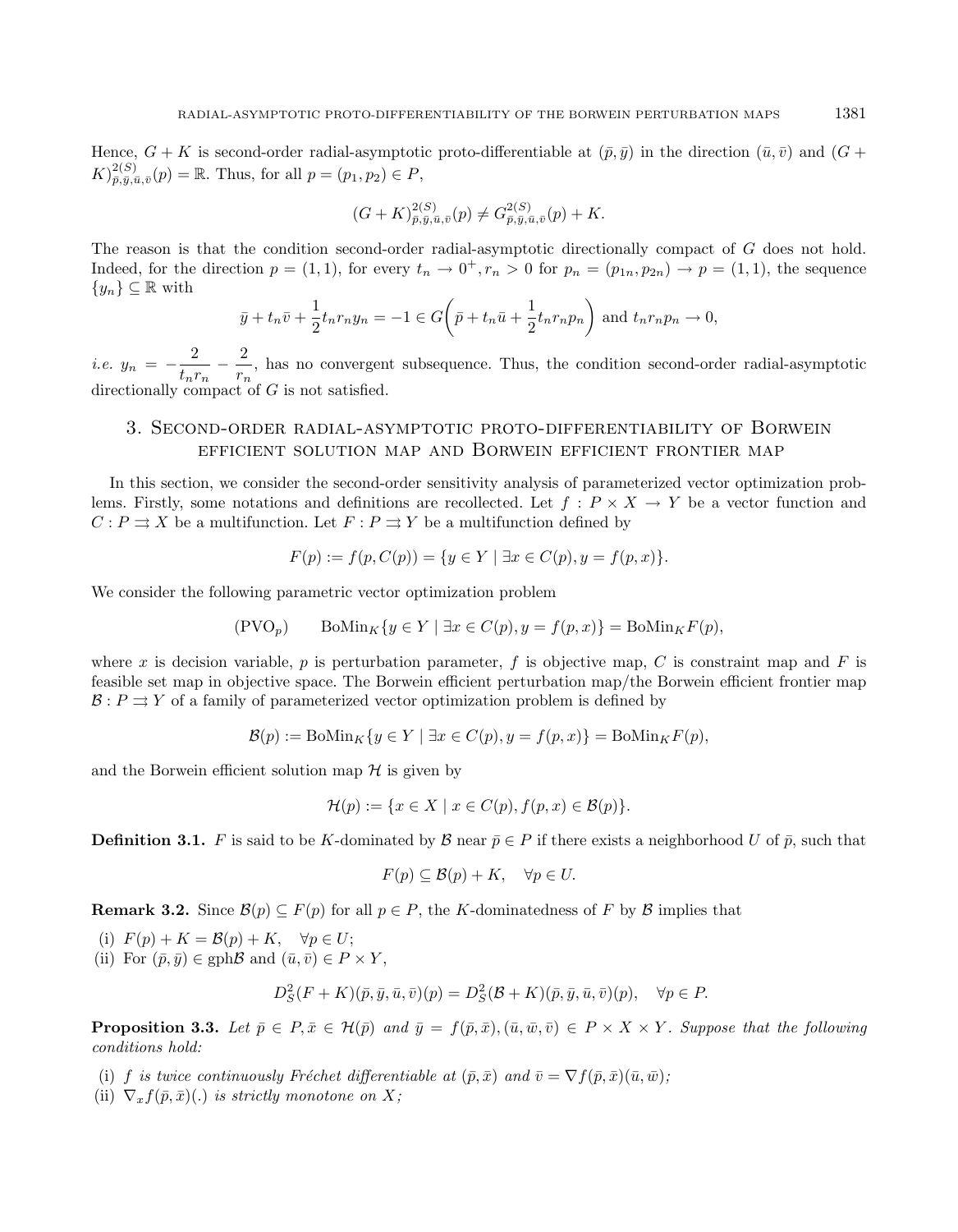#### 1382 THANH-HUNG PHAM ET AL.

(iii) C is second-order radial-asymptotic directionally compact at  $(\bar{p}, \bar{x})$  with respect to  $(\bar{u}, \bar{w})$  in any direction  $p \in P$ .

Then, the Borwein efficient solution map H is second-order radial-asymptotic proto-differentiable at  $(\bar{p}, \bar{x})$ in the direction  $(\bar{u}, \bar{w})$  whenever the Borwein efficient perturbation map  $\mathcal B$  is second-order radial-asymptotic proto-differentiable at  $(\bar{p}, \bar{y})$  in the direction  $(\bar{u}, \bar{v})$ . Furthermore, for all  $p \in P$ ,

<span id="page-9-2"></span>
$$
\mathcal{H}^{2(S)}_{\bar{p},\bar{x},\bar{u},\bar{w}}(p) = \left\{ x \in X \mid x \in D^2_S C(\bar{p},\bar{x},\bar{u},\bar{w})(p), \nabla f(\bar{p},\bar{x})(p,x) \in \mathcal{B}^{2(S)}_{\bar{p},\bar{y},\bar{u},\bar{v}}(p) \right\}.
$$

Proof. Let  $p \in P$ . Setting  $L := \left\{ x \in X \mid x \in D^2_{S}C(\bar{p}, \bar{x}, \bar{u}, \bar{w})(p), \nabla f(\bar{p}, \bar{x})(p, x) \in \mathcal{B}^{2(S)}_{\bar{p}, \bar{y}, \bar{u}, \bar{v}}(p) \right\}$ . From Remark [2.7,](#page-3-0) we only need to prove that,  $\forall p \in P$ ,

$$
D_S^2 \mathcal{H}(\bar{p}, \bar{x}, \bar{u}, \bar{w})(p) \subseteq L \subseteq D_S^{2(b)} \mathcal{H}(\bar{p}, \bar{x}, \bar{u}, \bar{w})(p). \tag{3.1}
$$

Let  $x \in D_S^2\mathcal{H}(\bar{p}, \bar{x}, \bar{u}, \bar{w})(p)$ . Then, there exist  $t_n \to 0^+, r_n > 0$  and  $(p_n, x_n) \to (p, x)$  such that  $t_n r_n p_n \to 0$  and

$$
\bar{x} + t_n \bar{w} + \frac{1}{2} t_n r_n x_n \in \mathcal{H} \left( \bar{p} + t_n \bar{u} + \frac{1}{2} t_n r_n p_n \right), \quad \forall n \in \mathbb{N}.
$$

Thus, there exists a sequence  $\{\widetilde{x}_n\} \subseteq X$  such that  $\widetilde{x}_n \in C\left(\bar{p} + t_n\bar{u} + \frac{1}{2}\right)$  $\frac{1}{2} t_n r_n p_n$  and

<span id="page-9-0"></span>
$$
\bar{x} + t_n \bar{w} + \frac{1}{2} t_n r_n x_n = \widetilde{x}_n,
$$

which in turn implies that

<span id="page-9-1"></span>
$$
f\bigg(\bar{p}+t_n\bar{u}+\frac{1}{2}t_nr_np_n,\widetilde{x}_n\bigg)\in\mathcal{B}\bigg(\bar{p}+t_n\bar{u}+\frac{1}{2}t_nr_np_n\bigg).
$$

Setting  $\widetilde{x}'_n := \frac{\widetilde{x}_n - \bar{x} - t_n \bar{w}}{1 + \bar{x}}$  $\frac{1}{2}t_nr_n$ , we have  $\widetilde{x}_n = \bar{x} + t_n \bar{w} + \frac{1}{2}$  $rac{1}{2}t_nr_n\widetilde{x}'_n \in C\bigg(\bar{p}+t_n\bar{u}+\frac{1}{2}\bigg)$  $\frac{1}{2}t_nr_np_n\bigg),$  $f\left(\bar{p}+t_n\bar{u}+\frac{1}{2}\right)$  $\frac{1}{2}t_nr_np_n, \bar{x}+t_n\bar{w}+\frac{1}{2}$  $rac{1}{2}t_nr_n\widetilde{x}_n'$  $\Big\}\in\mathcal{B}\bigg(\bar{p}+t_n\bar{u}+\frac{1}{2}\bigg)$  $\frac{1}{2} t_n r_n p_n\bigg)$  $(3.2)$ 

Combining this with (iii), we can suppose that  $\tilde{x}'_n \to \tilde{x}'$ . Then, we have  $\tilde{x}' \in D^2_S C(\bar{p}, \bar{x}, \bar{u}, \bar{w})(p)$ . Setting

$$
y_n := \frac{f\left(\bar{p} + t_n\bar{u} + \frac{1}{2}t_nr_np_n, \bar{x} + t_n\bar{w} + \frac{1}{2}t_nr_n\widetilde{x}'_n\right) - f(\bar{p}, \bar{x}) - t_n\bar{v}}{\frac{1}{2}t_nr_n},
$$

we deduce from [\(3.2\)](#page-9-0) that

$$
\bar{y} + t_n \bar{v} + \frac{1}{2} t_n r_n y_n \in \mathcal{B}\left(\bar{p} + t_n \bar{u} + \frac{1}{2} t_n r_n p_n\right).
$$
\n(3.3)

Since f is twice continuously Fréchet differentiable at  $(\bar{p}, \bar{x})$ , we obtain that

$$
f\left(\bar{p}+t_n\bar{u}+\frac{1}{2}t_nr_np_n,\bar{x}+t_n\bar{w}+\frac{1}{2}t_nr_n\widetilde{x}'_n\right)=f(\bar{p},\bar{x})+t_n\nabla f(\bar{p},\bar{x})(\bar{u},\bar{w})+\frac{1}{2}t_nr_n\nabla f(\bar{p},\bar{x})(p_n,\widetilde{x}'_n)
$$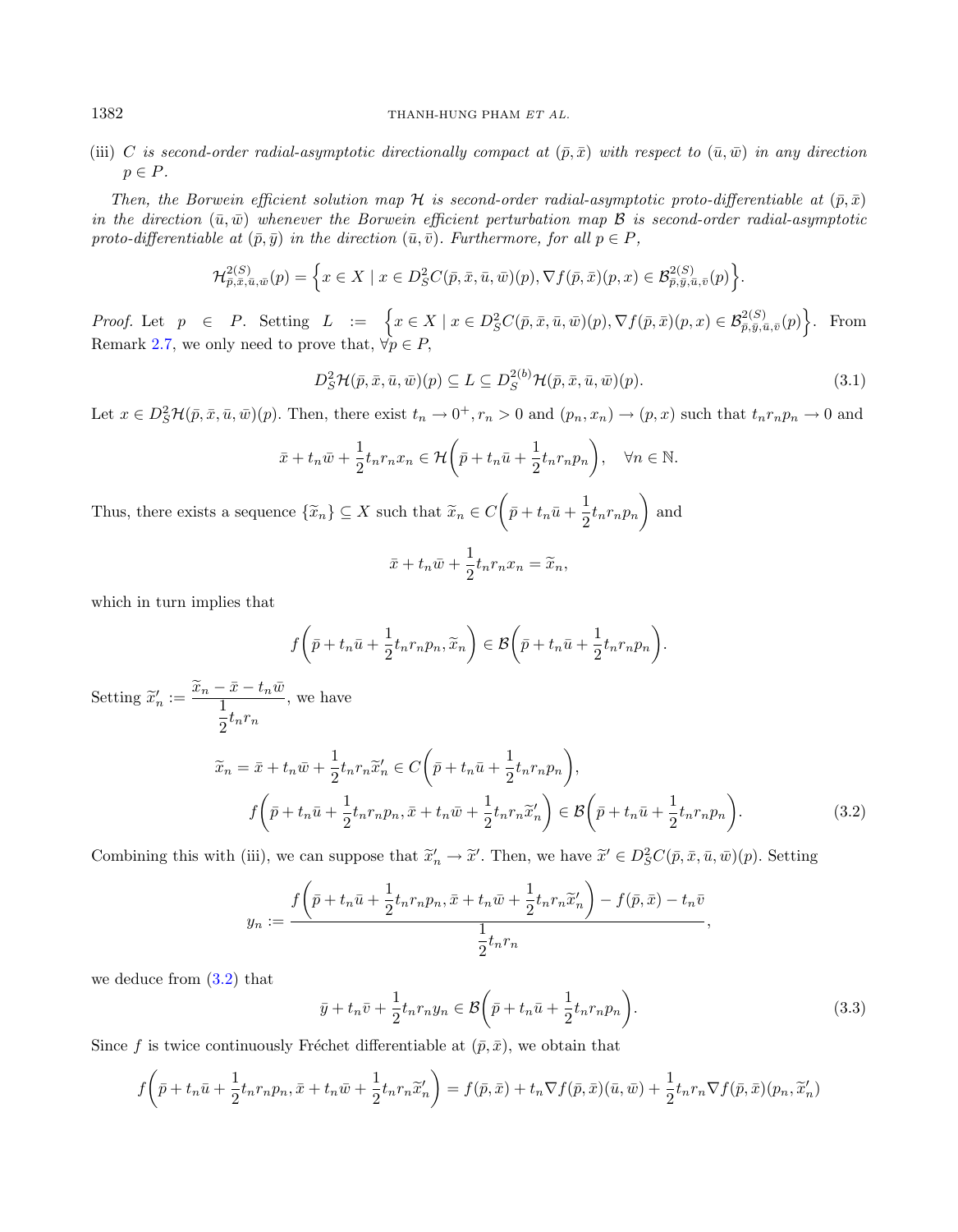$$
+\frac{1}{2}t_n^2\nabla^2 f(\bar{p},\bar{x})\left(\left(\bar{u}+\frac{1}{2}r_n p_n,\bar{w}+\frac{1}{2}r_n\widetilde{x}_n'\right),\left(\bar{u}+\frac{1}{2}r_n p_n,\bar{w}+\frac{1}{2}r_n\widetilde{x}_n'\right)\right) +o\left(\left\|\left(t_n\bar{u}+\frac{1}{2}t_n r_n p_n,t_n\bar{w}+\frac{1}{2}t_n r_n\widetilde{x}_n'\right)\right\|^2\right).
$$
\n(3.4)

From  $\bar{y} + t_n \bar{v} + \frac{1}{2}$  $\frac{1}{2}t_nr_ny_n = f\bigg(\bar{p} + t_n\bar{u} + \frac{1}{2}\bigg)$  $\frac{1}{2}t_nr_np_n, \bar{x}+t_n\bar{w}+\frac{1}{2}$  $rac{1}{2}t_nr_n\widetilde{x}_n'$  $\Big), \bar{y} = f(\bar{p}, \bar{x}), \bar{v} = \nabla f(\bar{p}, \bar{x}) (\bar{u}, \bar{w})$  and [\(3.4\)](#page-10-0), we deduce that

$$
y_n = \nabla f(\bar{p}, \bar{x})(p_n, \tilde{x}_n') + \frac{t_n}{r_n} \nabla^2 f(\bar{p}, \bar{x}) \left( \left( \bar{u} + \frac{1}{2} r_n p_n, \bar{w} + \frac{1}{2} r_n \tilde{x}_n' \right), \left( \bar{u} + \frac{1}{2} r_n p_n, \bar{w} + \frac{1}{2} r_n \tilde{x}_n' \right) \right) + \frac{o \left( \left\| \left( t_n \bar{u} + \frac{1}{2} t_n r_n p_n, t_n \bar{w} + \frac{1}{2} t_n r_n \tilde{x}_n' \right) \right\|^2 \right)}{\frac{1}{2} t_n r_n}.
$$

Let  $n \to \infty$ , we obtain

<span id="page-10-1"></span><span id="page-10-0"></span> $y_n \to \nabla f(\bar{p}, \bar{x})(p, \widetilde{x}').$ 

This and [\(3.3\)](#page-9-1) give us that  $\nabla f(\bar{p}, \bar{x})(p, \tilde{x}') \in \mathcal{B}_{\bar{p}, \bar{y}, \bar{q}, \bar{q}}^{2(S)}(p)$ . Hence,  $x \in L$ , *i.e.* the first inclusion in [\(3.1\)](#page-9-2) is fulfilled.<br>Now we prove the second inclusion in (3.1) Let  $p \in R$  and  $x \in L$ . The

Now, we prove the second inclusion in [\(3.1\)](#page-9-2). Let  $p \in P$  and  $x \in L$ . Then,  $x \in D_S^2C(\bar{p}, \bar{x}, \bar{u}, \bar{w})(p)$  and  $y := \nabla f(\bar{p}, \bar{x})(p, x) \in \mathcal{B}_{\bar{p}, \bar{y}, \bar{u}, \bar{v}}^{2(S)}(p)$ . Since B is second-order radial-asymptotic proto-differentiable at  $(\bar{p}, \bar{y})$  in the direction  $(\bar{u}, \bar{v})$ . Hence, for all  $t_n \to 0^+, r_n > 0$ , there exists  $(p_n, y_n) \to (p, y)$  such that  $t_n r_n p_n \to 0$  and

$$
\bar{y} + t_n \bar{v} + \frac{1}{2} t_n r_n y_n \in \mathcal{B}\left(\bar{p} + t_n \bar{u} + \frac{1}{2} t_n r_n p_n\right) \subseteq F\left(\bar{p} + t_n \bar{u} + \frac{1}{2} t_n r_n p_n\right).
$$

This leads the existence of sequence  $\{x_n\} \subseteq X$  such that  $x_n \in C$   $(p + t_n\bar{u} + \frac{1}{2})$  $\frac{1}{2} t_n r_n p_n$  and

$$
\bar{y} + t_n \bar{v} + \frac{1}{2} t_n r_n y_n = f\left(\bar{p} + t_n \bar{u} + \frac{1}{2} t_n r_n p_n, x_n\right).
$$

Setting  $\widetilde{x}_n := \frac{x_n - \bar{x} - t_n \bar{w}}{\frac{1}{n} + x}$ 1  $\frac{1}{2}t_nr_n$ , we get

$$
\bar{y} + t_n \bar{v} + \frac{1}{2} t_n r_n y_n = f\left(\bar{p} + t_n \bar{u} + \frac{1}{2} t_n r_n p_n, \bar{x} + t_n \bar{w} + \frac{1}{2} t_n r_n \tilde{x}_n\right)
$$
\n(3.5)

and

$$
x_n = \bar{x} + t_n \bar{w} + \frac{1}{2} t_n r_n \tilde{x}_n \in C \left( \bar{p} + t_n \bar{u} + \frac{1}{2} t_n r_n p_n \right).
$$

Together with (iii), we have  $\widetilde{x}_n \to \widetilde{x}$ . Thus,

$$
\widetilde{x} \in D_S^{2(b)}C(\bar{p}, \bar{x}, \bar{u}, \bar{w})(p) \subseteq D_S^2C(\bar{p}, \bar{x}, \bar{u}, \bar{w})(p).
$$

Moreover, since f is twice continuously Fréchet differentiable at  $(\bar{p}, \bar{x})$ , we obtain that

$$
f(\bar{p}+t_n\bar{u}+\frac{1}{2}t_nr_np_n,\bar{x}+t_n\bar{w}+\frac{1}{2}t_nr_n\tilde{x}_n)=f(\bar{p},\bar{x})+t_n\nabla f(\bar{p},\bar{x})(\bar{u},\bar{w})+\frac{1}{2}t_nr_n\nabla f(\bar{p},\bar{x})(p_n,\widetilde{x}_n)
$$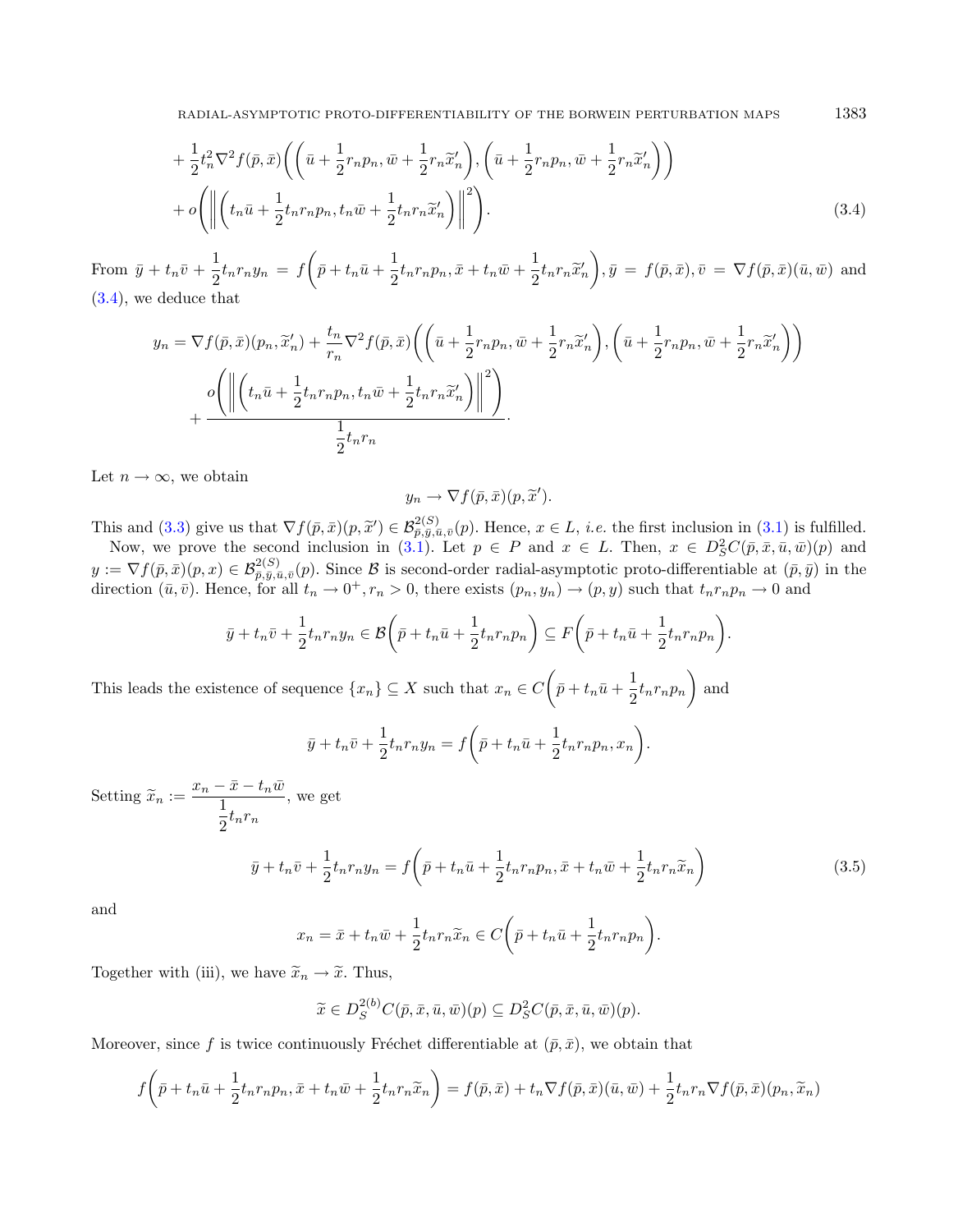1384 THANH-HUNG PHAM ET AL.

$$
+\frac{1}{2}t_n^2\nabla^2 f(\bar{p},\bar{x})\left(\left(\bar{u}+\frac{1}{2}r_n p_n,\bar{w}+\frac{1}{2}r_n\widetilde{x}_n\right),\left(\bar{u}+\frac{1}{2}r_n p_n,\bar{w}+\frac{1}{2}r_n\widetilde{x}_n\right)\right) +o\left(\left\|\left(t_n\bar{u}+\frac{1}{2}t_n r_n p_n,t_n\bar{w}+\frac{1}{2}t_n r_n\widetilde{x}_n\right)\right\|^2\right).
$$
\n(3.6)

From [\(3.5\)](#page-10-1), [\(3.6\)](#page-11-0) and  $\bar{y} = f(\bar{p}, \bar{x}), \bar{v} = \nabla f(\bar{p}, \bar{x})(\bar{u}, \bar{w}),$  we deduce that

$$
y_n = \nabla f(\bar{p}, \bar{x})(p_n, \tilde{x}_n) + \frac{t_n}{r_n} \nabla^2 f(\bar{p}, \bar{x}) \left( \left( \bar{u} + \frac{1}{2} r_n p_n, \bar{w} + \frac{1}{2} r_n \tilde{x}_n \right), \left( \bar{u} + \frac{1}{2} r_n p_n, \bar{w} + \frac{1}{2} r_n \tilde{x}_n \right) \right)
$$

$$
+ \frac{o \left( \left\| \left( t_n \bar{u} + \frac{1}{2} t_n r_n p_n, t_n \bar{w} + \frac{1}{2} t_n r_n \tilde{x}_n \right) \right\|^2 \right)}{\frac{1}{2} t_n r_n}.
$$

Let  $n \to \infty$ , we obtain

<span id="page-11-0"></span>
$$
y_n \to y := \nabla f(\bar{p}, \bar{x})(p, \widetilde{x}).
$$

Combining this with  $y := \nabla f(\bar{p}, \bar{x})(p, x)$ , we have

$$
\nabla_x f(\bar{p}, \bar{x})(x) = \nabla_x f(\bar{p}, \bar{x})(\widetilde{x}).
$$

From  $\nabla_x f(\bar{p}, \bar{x})(.)$  is strictly monotone on X, we get  $x = \tilde{x}$ . Therefore, for any  $t_n \to 0^+, r_n > 0$ , there exists  $(p_n, \tilde{x}_n) \rightarrow (p, x)$  such that  $t_n r_n p_n \rightarrow 0$ ,

$$
\bar{x} + t_n \bar{w} + \frac{1}{2} t_n r_n \tilde{x}_n \in C \left( \bar{p} + t_n \bar{u} + \frac{1}{2} t_n r_n p_n \right)
$$

and

$$
\bar{y}+t_n\bar{v}+\frac{1}{2}t_nr_ny_n=f\bigg(\bar{p}+t_n\bar{u}+\frac{1}{2}t_nr_np_n,\bar{x}+t_n\bar{w}+\frac{1}{2}t_nr_n\widetilde{x}_n\bigg)\in\mathcal{B}\bigg(\bar{p}+t_n\bar{u}+\frac{1}{2}t_nr_np_n\bigg).
$$

Therefore,  $x \in D_S^{2(b)}\mathcal{H}(\bar{p}, \bar{x}, \bar{u}, \bar{w})(p)$ . The proof is complete.

Now, we present an example to illustrate Proposition [3.3.](#page-8-1)

**Example 3.4.** Let  $P = \mathbb{R}_+$ ,  $X = Y = \mathbb{R}^2$ ,  $K = \mathbb{R}^2_+$  and  $f: P \times X \to Y$ ,  $C: P \rightrightarrows X$  be defined as follows:

$$
f(p, x) = (x_1, x_2), \quad \forall p \in P, \quad \forall x = (x_1, x_2) \in X, C(p) = \{(x_1, x_2) \in \mathbb{R}^2 \mid x_1 = p^2 + p, x_2 \ge 3p\}.
$$

Taking  $\bar{p} = 0, \bar{x} = (0, 0)$  and  $(\bar{u}, \bar{w}) = (1, (1, 3))$ , we have

$$
D_S^2 C(\bar{p}, \bar{x}, \bar{u}, \bar{w})(p) = \{(x_1, x_2) \in \mathbb{R}^2 \mid x_1 = p, x_2 \ge 3p\}.
$$

Obviousbly, C is second-order radial-asymptotic directionally compact at  $(\bar{p}, \bar{x})$  with respect to  $(\bar{u}, \bar{w})$  in any direction  $p \in P$ . Since  $\bar{y} = f(\bar{p}, \bar{x}) = 0$ ,

$$
\nabla f(p, x) = (\nabla_p f(p, x), \nabla_x f(p, x)) = \begin{pmatrix} 0 \\ 0 \end{pmatrix}, \begin{bmatrix} 1 & 0 \\ 0 & 1 \end{bmatrix}, \quad \nabla^2 f(p, x) = 0,
$$
  

$$
\nabla f(\bar{p}, \bar{x}) = \begin{pmatrix} 0 \\ 0 \end{pmatrix}, \begin{bmatrix} 1 & 0 \\ 0 & 1 \end{bmatrix}, \quad \nabla^2 f(p, \bar{x}) = 0
$$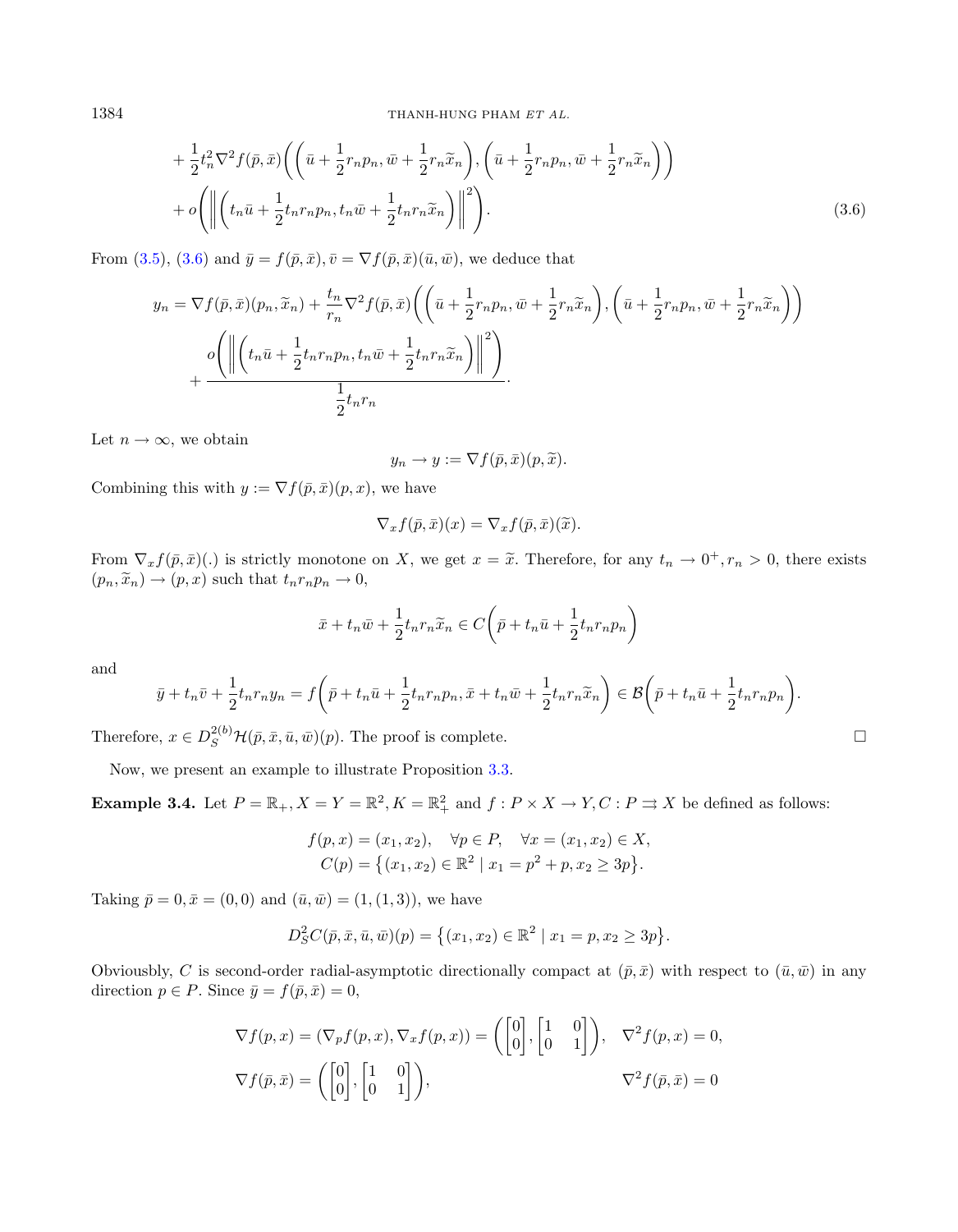and  $\bar{v} = \nabla f(\bar{p}, \bar{x})(\bar{u}, \bar{w}) = (1, 3)$ . Hence, condition (i) in Proposition [3.3](#page-8-1) holds. Since

$$
\nabla_x f(\bar{p}, \bar{x}) = \begin{bmatrix} 1 & 0 \\ 0 & 1 \end{bmatrix},
$$

we have  $\nabla_x f(\bar{p}, \bar{x})(.)$  is strictly monotone on X. By direct calculation, we have, for any  $p \in P$ ,

$$
F(p) = \{(y_1, y_2) \in \mathbb{R}^2 \mid y_1 = p^2 + p, y_2 \ge 3p\},\
$$

and

$$
\mathcal{B}(p) = \{y = (y_1, y_2) \in \mathbb{R}^2 \mid y = (p^2 + p, 3p)\}.
$$

Therefore, for any  $p \in P$ , one has

$$
D_S^2 \mathcal{B}(\bar{p}, \bar{y}, \bar{u}, \bar{v})(p) = D_S^{2(b)} \mathcal{B}(\bar{p}, \bar{y}, \bar{u}, \bar{v})(p) = \{y = (y_1, y_2) \in \mathbb{R}^2 \mid y = (p, 3p)\}.
$$

Hence,  $\mathcal B$  is second-order radial-asymptotic proto-differentiable at  $(\bar p, \bar q)$  in the direction  $(\bar u, \bar v)$  and

$$
\mathcal{B}_{\bar{p},\bar{y},\bar{u},\bar{v}}^{2(S)}(p) = \{y = (y_1,y_2) \in \mathbb{R}^2 \mid y = (p,3p)\}.
$$

By direct calculation, one has

$$
\mathcal{H}(p) = \{x \in X \mid x \in C(p), f(p, x) \in \mathcal{B}(p)\} = \{x = (x_1, x_2) \in \mathbb{R}^2 \mid x = (p^2 + p, 3p)\}.
$$

This means that, for all  $p \in P$ ,

$$
D_S^2 \mathcal{H}(\bar{p}, \bar{x}, \bar{u}, \bar{w})(p) = D_S^{2(b)} \mathcal{H}(\bar{p}, \bar{x}, \bar{u}, \bar{w})(p) = \{x = (x_1, x_2) \in \mathbb{R}^2 \mid x = (p, 3p)\}.
$$

Therefore, H is second-order radial-asymptotic proto-differentiable at  $(\bar{p}, \bar{x})$  in the direction  $(\bar{u}, \bar{w})$  and

$$
\mathcal{H}_{\bar{p},\bar{x},\bar{u},\bar{w}}^{2(S)}(p) = \left\{ x = (x_1, x_2) \in \mathbb{R}^2 \mid x = (p,3p) \right\}, \nabla f(\bar{p}, \bar{x})(p, x) = x,
$$
\n
$$
\left\{ x = (x_1, x_2) \in \mathbb{R}^2 \mid x \in D_S^2 C(\bar{p}, \bar{x}, \bar{u}, \bar{w})(p), \nabla f(\bar{p}, \bar{x})(p, x) \in \mathcal{B}_{\bar{p},\bar{y},\bar{u},\bar{v}}^{2(S)}(p) \right\}
$$
\n
$$
= \left\{ x = (x_1, x_2) \in \mathbb{R}^2 \mid x = (p, 3p) \right\} = \mathcal{H}_{\bar{p},\bar{x},\bar{u},\bar{w}}^{2(S)}(p).
$$

Thus, Proposition [3.3](#page-8-1) is satisfied.

<span id="page-12-1"></span>**Proposition 3.5.** Let  $\bar{p} \in P$ ,  $\bar{x} \in C(\bar{p})$  and  $\bar{y} = f(\bar{p}, \bar{x})$ ,  $(\bar{u}, \bar{w}, \bar{v}) \in P \times X \times Y$ . Suppose that the following conditions hold:

- (i) C is second-order radial-asymptotic proto-differentiable at  $(\bar{p}, \bar{x})$  in the direction  $(\bar{u}, \bar{w})$ ;
- (ii) f is twice continuously Fréchet differentiable at  $(\bar{p}, \bar{x})$  and  $\bar{v} = \nabla f(\bar{p}, \bar{x})(\bar{u}, \bar{w})$ ;
- (iii) C is second-order radial-asymptotic directionally compact at  $(\bar{p}, \bar{x})$  with respect to  $(\bar{u}, \bar{w})$  in any direction  $p \in P$ .

Then, F is second-order radial-asymptotic proto-differentiable at  $(\bar{p}, \bar{y})$  in the direction  $(\bar{u}, \bar{v})$ . Furthermore, for all  $p \in P$ ,

<span id="page-12-0"></span>
$$
F_{\bar{p},\bar{y},\bar{u},\bar{v}}^{2(S)}(p) = \{ y \in Y \mid x \in D_S^2 C(\bar{p}, \bar{x}, \bar{u}, \bar{w})(p), y = \nabla f(\bar{p}, \bar{x})(p, x) \}
$$

*Proof.* Let  $p \in P$ . Setting  $L := \{y \in Y \mid x \in D_S^2C(\bar{p}, \bar{x}, \bar{u}, \bar{w})(p), y = \nabla f(\bar{p}, \bar{x})(p, x)\}.$  From Remark [2.7,](#page-3-0) we only need to prove that,  $\forall p \in P$ ,

$$
D_S^2 F(\bar{p}, \bar{y}, \bar{u}, \bar{v})(p) \subseteq L \subseteq D_S^{2(b)} F(\bar{p}, \bar{y}, \bar{u}, \bar{v})(p). \tag{3.7}
$$

.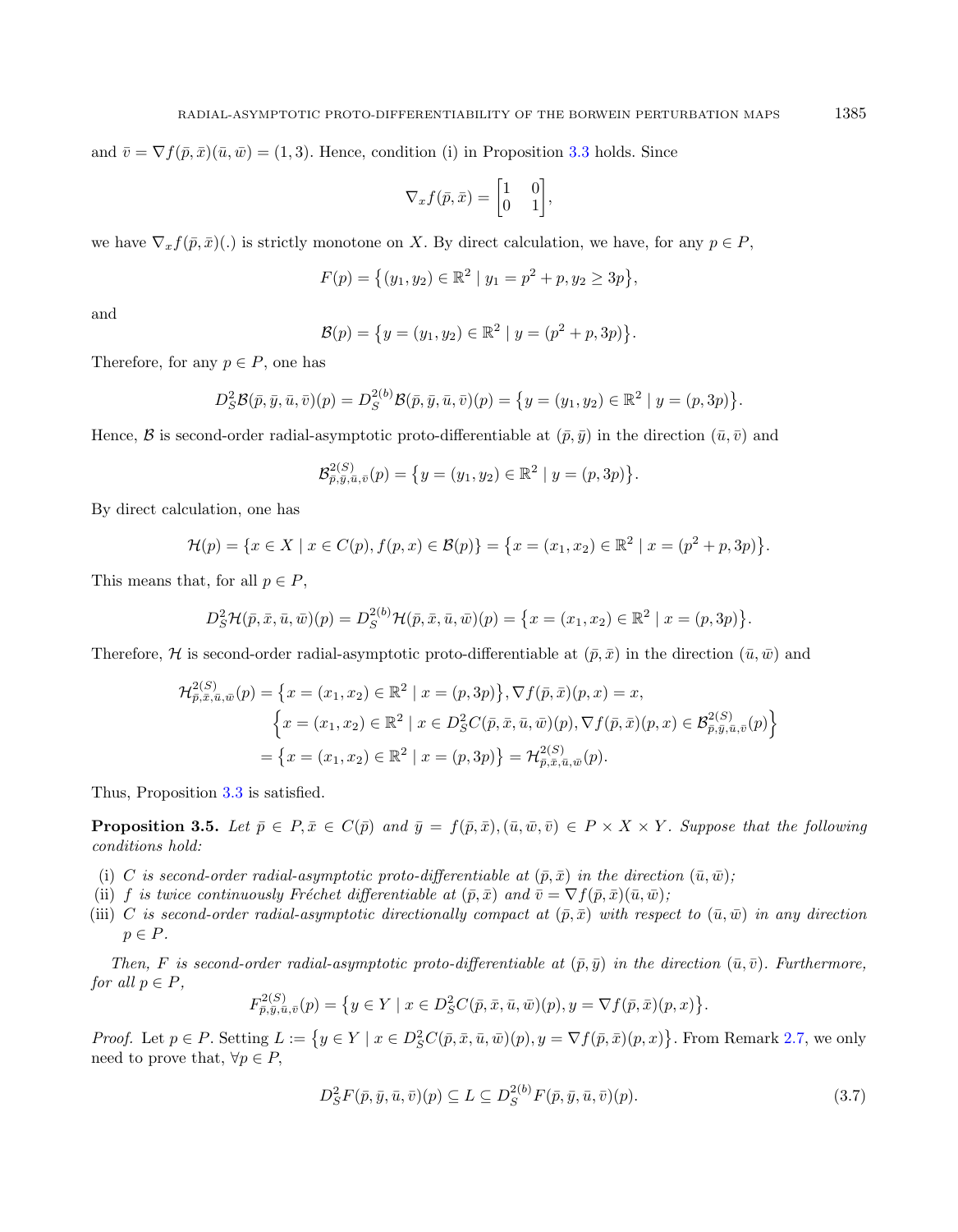Let  $y \in D_S^2 F(\bar{p}, \bar{y}, \bar{u}, \bar{v})(p)$ . Then, there exist  $t_n \to 0^+, r_n > 0$  and  $(p_n, y_n) \to (p, y)$  such that  $t_n r_n p_n \to 0$  and

<span id="page-13-0"></span>
$$
\bar{y} + t_n \bar{v} + \frac{1}{2} t_n r_n y_n \in F\bigg(\bar{p} + t_n \bar{u} + \frac{1}{2} t_n r_n p_n\bigg).
$$

Then, there exists a sequence  $\{x_n\} \subseteq X$  such that  $x_n \in C$   $\left(\bar{p} + t_n\bar{u} + \frac{1}{2}\right)$  $\frac{1}{2} t_n r_n p_n$  and

$$
\bar{y} + t_n \bar{v} + \frac{1}{2} t_n r_n y_n = f\left(\bar{p} + t_n \bar{u} + \frac{1}{2} t_n r_n p_n, x_n\right).
$$

Setting  $x'_n := \frac{x_n - \bar{x} - t_n \bar{w}}{1}$ 1  $\frac{1}{2}t_nr_n$ , we have

$$
\bar{y} + t_n \bar{v} + \frac{1}{2} t_n r_n y_n = f \left( \bar{p} + t_n \bar{u} + \frac{1}{2} t_n r_n p_n, \bar{x} + t_n \bar{w} + \frac{1}{2} t_n r_n x_n' \right)
$$
(3.8)

and

<span id="page-13-1"></span>
$$
x_n = \bar{x} + t_n \bar{w} + \frac{1}{2} t_n r_n x'_n \in C \left( \bar{p} + t_n \bar{u} + \frac{1}{2} t_n r_n p_n \right).
$$

Since C is second-order radial-asymptotic directionally compact at  $(\bar{p}, \bar{x})$  with respect to  $(\bar{u}, \bar{w})$ . Without loss of generality, we suppose that  $x'_n \to x'$ . Then,  $x' \in D_S^2C(\bar{p}, \bar{x}, \bar{u}, \bar{w})(p)$ . Moreover, since f is twice continuously Fréchet differentiable at  $(\bar{p}, \bar{x})$ , one has

$$
f\left(\bar{p} + t_n\bar{u} + \frac{1}{2}t_n r_n p_n, \bar{x} + t_n\bar{w} + \frac{1}{2}t_n r_n x_n'\right) = f(\bar{p}, \bar{x}) + t_n \nabla f(\bar{p}, \bar{x})(\bar{u}, \bar{w}) + \frac{1}{2}t_n r_n \nabla f(\bar{p}, \bar{x})(p_n, x_n') + \frac{1}{2}t_n^2 \nabla^2 f(\bar{p}, \bar{x}) \left(\left(\bar{u} + \frac{1}{2}r_n p_n, \bar{w} + \frac{1}{2}r_n x_n'\right), \left(\bar{u} + \frac{1}{2}r_n p_n, \bar{w} + \frac{1}{2}r_n x_n'\right)\right) + o\left(\left\|\left(t_n\bar{u} + \frac{1}{2}t_n r_n p_n, t_n\bar{w} + \frac{1}{2}t_n r_n x_n'\right)\right\|^2\right).
$$
\n(3.9)

From [\(3.8\)](#page-13-0), [\(3.9\)](#page-13-1) and  $\bar{y} = f(\bar{p}, \bar{x}), \bar{v} = \nabla f(\bar{p}, \bar{x})(\bar{u}, \bar{w}),$  one has

$$
y_n = \nabla f(\bar{p}, \bar{x})(p_n, x'_n) + \frac{t_n}{r_n} \nabla^2 f(\bar{p}, \bar{x}) \left( \left( \bar{u} + \frac{1}{2} r_n p_n, \bar{w} + \frac{1}{2} r_n x'_n \right), \left( \bar{u} + \frac{1}{2} r_n p_n, \bar{w} + \frac{1}{2} r_n x'_n \right) \right)
$$

$$
+ \frac{o \left( \left\| \left( t_n \bar{u} + \frac{1}{2} t_n r_n p_n, t_n \bar{w} + \frac{1}{2} t_n r_n x'_n \right) \right\|^2 \right)}{\frac{1}{2} t_n r_n}.
$$

Let  $n \to \infty$ , we obtain

$$
y_n \to y := \nabla f(\bar{p}, \bar{x})(p, x').
$$

Therefore,  $D_S^2 F(\bar{p}, \bar{y}, \bar{u}, \bar{v})(p) \subseteq L$ . It follows that the first inclusion in [\(3.7\)](#page-12-0) holds.

Now, we will prove that  $L \subseteq D_S^{2(b)}F(\bar{p}, \bar{y}, \bar{u}, \bar{v})(p)$  holds. Let  $p \in P$  and  $y \in L$ . Then, there exists  $x \in$  $D^2_S C(\bar{p}, \bar{x}, \bar{u}, \bar{w})(p)$  such that  $y = \nabla f(\bar{p}, \bar{x})(p, x)$ . Since C is second-order radial-asymptotic proto-differentiable at  $(\bar{p}, \bar{x})$  in the direction  $(\bar{u}, \bar{w})$ . Thus, for all  $t_n \to 0^+, r_n > 0$ , there exists  $(p_n, x_n) \to (p, x)$  such that  $t_n r_n p_n \to 0$ and

$$
\bar{x} + t_n \bar{w} + \frac{1}{2} t_n r_n x_n \in C\bigg(\bar{p} + t_n \bar{u} + \frac{1}{2} t_n r_n p_n\bigg),
$$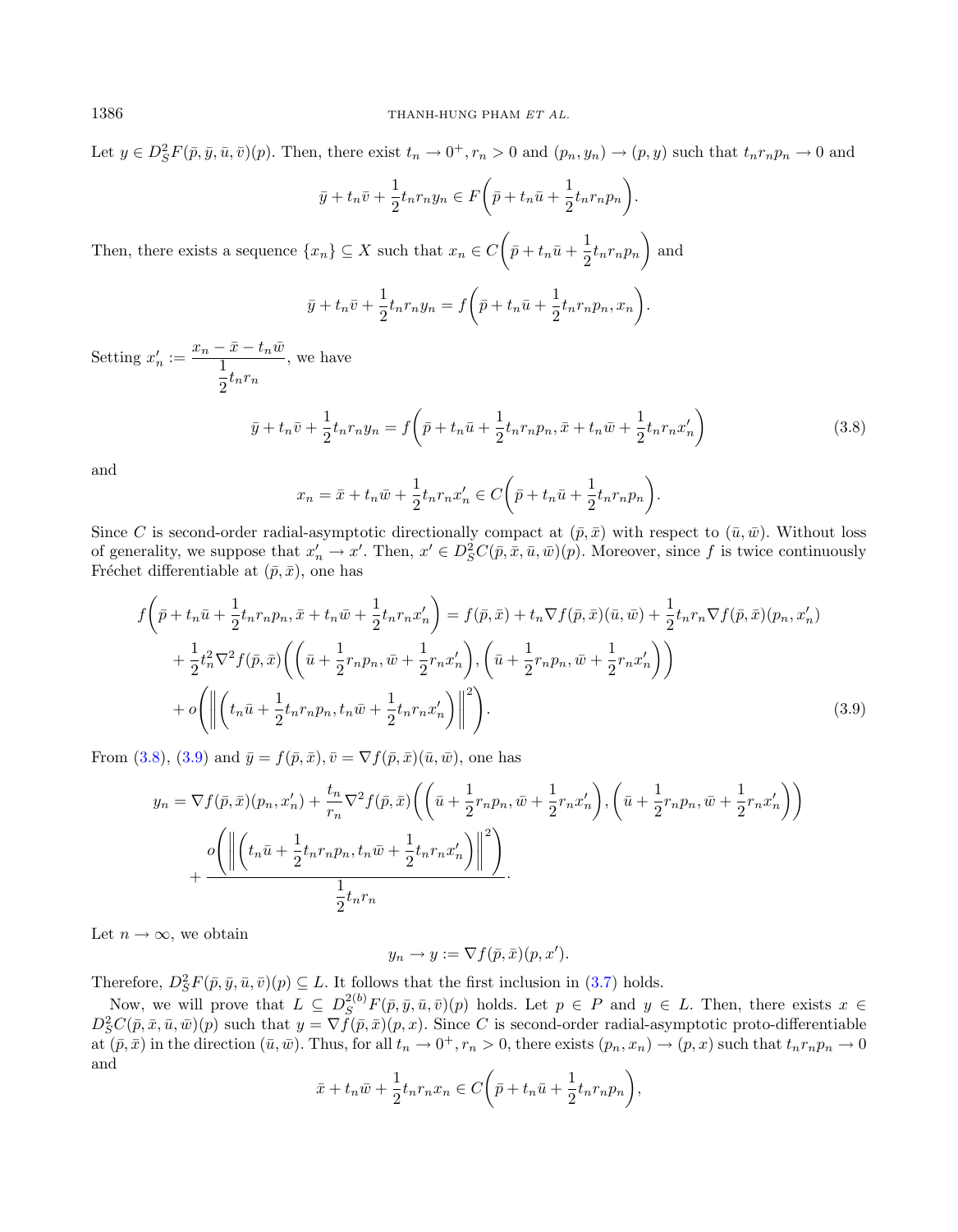<span id="page-14-0"></span>which implies that,

$$
f\left(\bar{p}+t_n\bar{u}+\frac{1}{2}t_nr_np_n,\bar{x}+t_n\bar{w}+\frac{1}{2}t_nr_nx_n\right)\in F\left(\bar{p}+t_n\bar{u}+\frac{1}{2}t_nr_np_n\right).
$$
\n(3.10)

Setting

$$
y_n := \frac{f\left(\bar{p} + t_n\bar{u} + \frac{1}{2}t_n r_n p_n, \bar{x} + t_n\bar{w} + \frac{1}{2}t_n r_n x_n\right) - f(\bar{p}, \bar{x}) - t_n\bar{v}}{\frac{1}{2}t_n r_n}.
$$
(3.11)

Then,

<span id="page-14-1"></span>
$$
\bar{y} + t_n \bar{v} + \frac{1}{2} t_n r_n y_n \in F\bigg(\bar{p} + t_n \bar{u} + \frac{1}{2} t_n r_n p_n\bigg).
$$

Since f is twice continuously Fréchet differentiable at  $(\bar{p}, \bar{x})$ , we obtain that

$$
f\left(\bar{p} + t_n\bar{u} + \frac{1}{2}t_n r_n p_n, \bar{x} + t_n\bar{w} + \frac{1}{2}t_n r_n x_n\right) = f(\bar{p}, \bar{x}) + t_n \nabla f(\bar{p}, \bar{x})(\bar{u}, \bar{w}) + \frac{1}{2}t_n r_n \nabla f(\bar{p}, \bar{x})(p_n, x_n) + \frac{1}{2}t_n^2 \nabla^2 f(\bar{p}, \bar{x}) \left(\left(\bar{u} + \frac{1}{2}r_n p_n, \bar{w} + \frac{1}{2}r_n x_n\right), \left(\bar{u} + \frac{1}{2}r_n p_n, \bar{w} + \frac{1}{2}r_n x_n\right)\right) + o\left(\left\|\left(t_n\bar{u} + \frac{1}{2}t_n r_n p_n, t_n\bar{w} + \frac{1}{2}t_n r_n x_n\right)\right\|^2\right).
$$
\n(3.12)

From [\(3.11\)](#page-14-0), [\(3.12\)](#page-14-1) and  $\bar{y} = f(\bar{p}, \bar{x}), \bar{v} = \nabla f(\bar{p}, \bar{x})(\bar{u}, \bar{w}),$  we deduce that

$$
y_n = \nabla f(\bar{p}, \bar{x})(p_n, x_n) + \frac{t_n}{r_n} \nabla^2 f(\bar{p}, \bar{x}) \left( \left( \bar{u} + \frac{1}{2} r_n p_n, \bar{w} + \frac{1}{2} r_n x_n \right), \left( \bar{u} + \frac{1}{2} r_n p_n, \bar{w} + \frac{1}{2} r_n x_n \right) \right)
$$

$$
+ \frac{o \left( \left\| \left( t_n \bar{u} + \frac{1}{2} t_n r_n p_n, t_n \bar{w} + \frac{1}{2} t_n r_n x_n \right) \right\|^2 \right)}{\frac{1}{2} t_n r_n}.
$$

Let  $n \to \infty$ , we obtain

$$
y_n \to y := \nabla f(\bar{p}, \bar{x})(p, x).
$$

Thus, for all  $t_n \to 0^+, r_n > 0$ , there exists  $(p_n, y_n) \to (p, y)$  such that  $t_n r_n p_n \to 0$  and

$$
\bar{y} + t_n \bar{v} + \frac{1}{2} t_n r_n y_n \in F\bigg(\bar{p} + t_n \bar{u} + \frac{1}{2} t_n r_n p_n\bigg).
$$

Consequently,

$$
y \in D_S^{2(b)}F(\bar{p}, \bar{y}, \bar{u}, \bar{v})(p).
$$

It follows that the second inclusion in  $(3.7)$  holds. The proof is complete.

<span id="page-14-2"></span>**Theorem 3.6.** Let  $\bar{p} \in P$ ,  $\bar{x} \in H(\bar{p})$  and  $\bar{y} = f(\bar{p}, \bar{x})$ ,  $(\bar{u}, \bar{w}, \bar{v}) \in P \times X \times Y$ . Suppose that the following conditions hold:

- (i) C is second-order radial-asymptotic proto-differentiable at  $(\bar{p}, \bar{x})$  in the direction  $(\bar{u}, \bar{w})$ ;
- (ii) C is second-order radial-asymptotic directionally compact at  $(\bar{p}, \bar{x})$  with respect to  $(\bar{u}, \bar{w})$  in any direction  $p \in P$ ;
- (iii) f is twice continuously Fréchet differentiable at  $(\bar{p}, \bar{x})$  and  $\bar{v} = \nabla f(\bar{p}, \bar{x})(\bar{u}, \bar{w})$ ;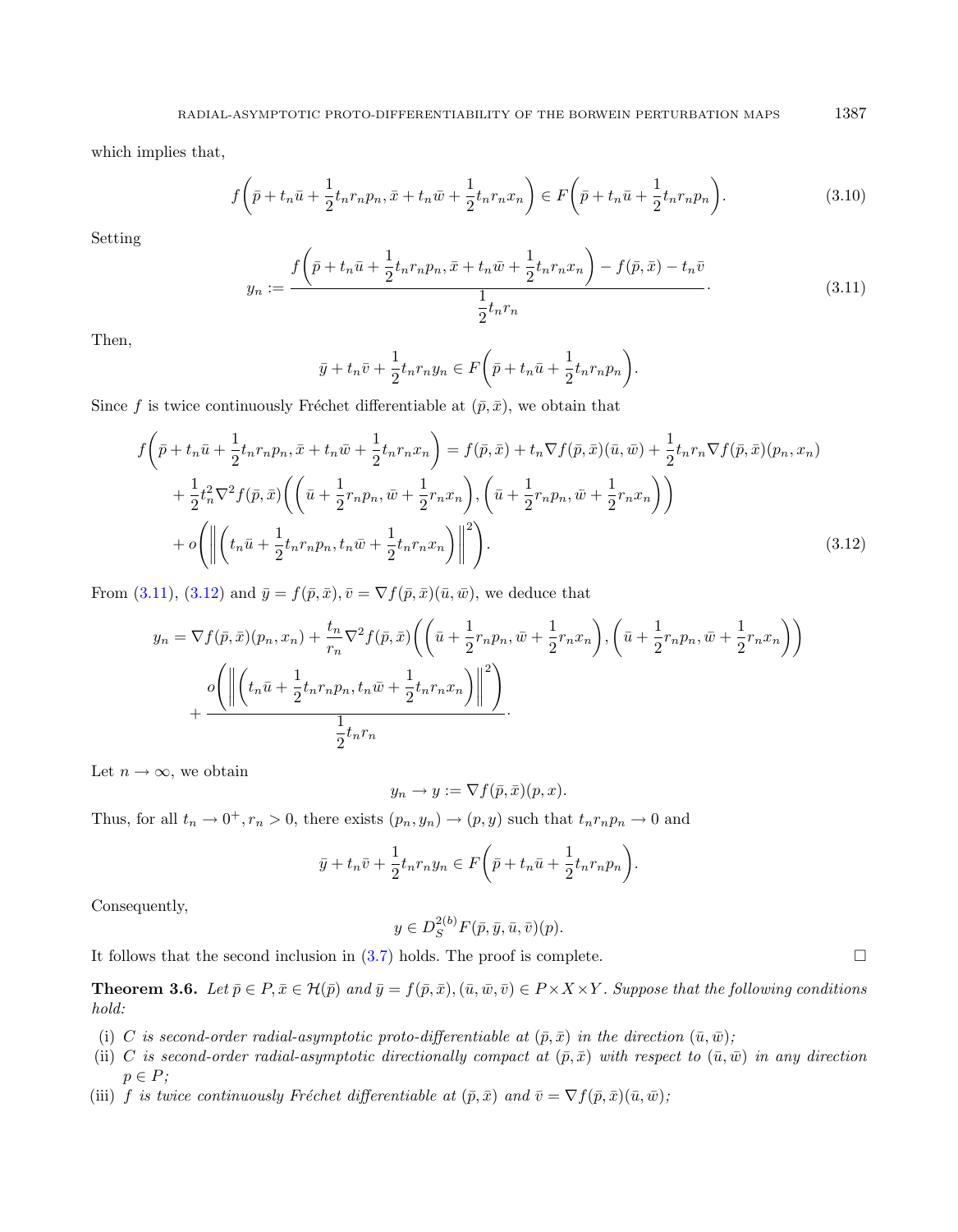- (iv) F is local Lipschitz at  $\bar{p}$ ;
- (v) F is K-dominated by B near  $\bar{p}$ ;
- (vi) For all  $p \in P, w z \in K \cup (-K), \quad \forall w, z \in F(p), w \neq z.$

Then, the Borwein efficient perturbation map  $\mathcal B$  is second-order radial-asymptotic proto-differentiable at  $(\bar p, \bar q)$ in the direction  $(\bar{u}, \bar{v})$ . Moreover, for all  $p \in P$ ,

$$
\mathcal{B}_{\bar{p},\bar{y},\bar{a},\bar{v}}^{2(S)}(p) = \text{BoMin}_{K} F_{\bar{p},\bar{y},\bar{u},\bar{v}}^{2(S)}(p) \n= \text{BoMin}_{K} \{ y \in Y \mid x \in D_{S}^{2} C(\bar{p}, \bar{x}, \bar{u}, \bar{w})(p), y = \nabla f(\bar{p}, \bar{x})(p, x) \}.
$$

*Proof.* First of all, we prove that  $\mathcal{B}(p)$  is a single point set for all  $p \in P$ . Let  $w \in \mathcal{B}(p)$ , then  $w \in F(p)$ . Suppose to contrary that  $\mathcal{B}(p)$  is not a single point set. Therefore, for any  $z \in \mathcal{B}(p) \subset F(p)$  with  $w \neq z$ , it implies from assumption (vi) that  $w - z \in K \cup (-K)$ . Hence,  $w - z \in K$  or  $w - z \in -K$ . Obviously,  $w - z \neq 0$ . If  $w - z \in K$ , then we have  $z - w \in -K$ . Thus,

<span id="page-15-2"></span>
$$
cl cone(F(p) - w) \cap ((-K) \setminus \{0\}) \neq \emptyset,
$$

which contradicts the fact that  $w \in \mathcal{B}(p)$ . If  $w - z \in -K$ , then we have

$$
c \operatorname{lcone}(F(p) - z) \cap ((-K) \setminus \{0\}) \neq \emptyset,
$$

which contradicts the fact that  $z \in \mathcal{B}(p)$ . Thus,  $\mathcal{B}(p)$  is a single point set for all  $p \in P$ .

Let an arbitrary  $p \in P$ . By (i), (ii) and (iii) and Proposition [3.5,](#page-12-1) we follow that F is second-order radialasymptotic proto-differentiable at  $(\bar{p}, \bar{y})$  in the direction  $(\bar{u}, \bar{v})$  and

$$
F_{\bar{p},\bar{y},\bar{u},\bar{v}}^{2(S)}(p) = \{ y \in Y \mid x \in D_S^2 C(\bar{p}, \bar{x}, \bar{u}, \bar{w})(p), y = \nabla f(\bar{p}, \bar{x})(p, x) \}.
$$

Setting  $L := \text{BoMin}_{K} F_{\bar{p}, \bar{y}, \bar{u}, \bar{v}}^{2(S)}(p)$ . From Remark [2.7,](#page-3-0) we only need to prove that

<span id="page-15-1"></span>
$$
D_S^2 \mathcal{B}(\bar{p}, \bar{y}, \bar{u}, \bar{v})(p) \subseteq L \subseteq D_S^{2(b)} \mathcal{B}(\bar{p}, \bar{y}, \bar{u}, \bar{v})(p). \tag{3.13}
$$

First, we prove that  $D_S^2 \mathcal{B}(\bar{p}, \bar{y}, \bar{u}, \bar{v})(p) \subseteq L$ ,  $\forall p \in P$ . Let  $y \in D_S^2 \mathcal{B}(\bar{p}, \bar{y}, \bar{u}, \bar{v})(p)$ . Then, there exist  $t_n \to 0^+, r_n > 0$ and  $(p_n, y_n) \rightarrow (p, y)$  such that  $t_n r_n p_n \rightarrow 0$  and

$$
\bar{y} + t_n \bar{v} + \frac{1}{2} t_n r_n y_n \in \mathcal{B}\left(\bar{p} + t_n \bar{u} + \frac{1}{2} t_n r_n p_n\right) \subseteq F\left(\bar{p} + t_n \bar{u} + \frac{1}{2} t_n r_n p_n\right).
$$

This implies that  $y \in D_S^2F(\bar{p}, \bar{y}, \bar{u}, \bar{v})(p)$ . Arguing by contradiction, suppose that

<span id="page-15-0"></span>
$$
y \notin \text{BoMin}_{K} D_{S}^{2} F(\bar{p}, \bar{y}, \bar{u}, \bar{v})(p).
$$

Thus, there exist  $h_m > 0$  and  $\hat{y}_m \in D_S^2 F(\bar{p}, \bar{y}, \bar{u}, \bar{v})(p)$  such that

$$
\lim_{m \to \infty} h_m(\hat{y}_m - y) \in -K \setminus \{0\}.
$$
\n(3.14)

Since F is second-order radial-asymptotic proto-differentiable at  $(\bar{p}, \bar{y})$  in the direction  $(\bar{u}, \bar{v})$  and  $\hat{y}_m \in$  $D^2_S F(\bar{p}, \bar{y}, \bar{u}, \bar{v})(p), D^2_S F(\bar{p}, \bar{y}, \bar{u}, \bar{v})(p) = D^{2(b)}_S F(\bar{p}, \bar{y}, \bar{u}, \bar{v})(p)$ , one yields, for all  $t_n \to 0^+, r_n > 0$  there exists  $(\widehat{p}_{m_n}, \widehat{y}_{m_n}) \to (p, \widehat{y}_m)$  such that  $t_n r_n \widehat{p}_{m_n} \to 0$  and

$$
\bar{y} + t_n \bar{v} + \frac{1}{2} t_n r_n \widehat{y}_{m_n} \in F\left(\bar{p} + t_n \bar{u} + \frac{1}{2} t_n r_n \widehat{p}_{m_n}\right), \quad \forall n \in \mathbb{N}.
$$
\n(3.15)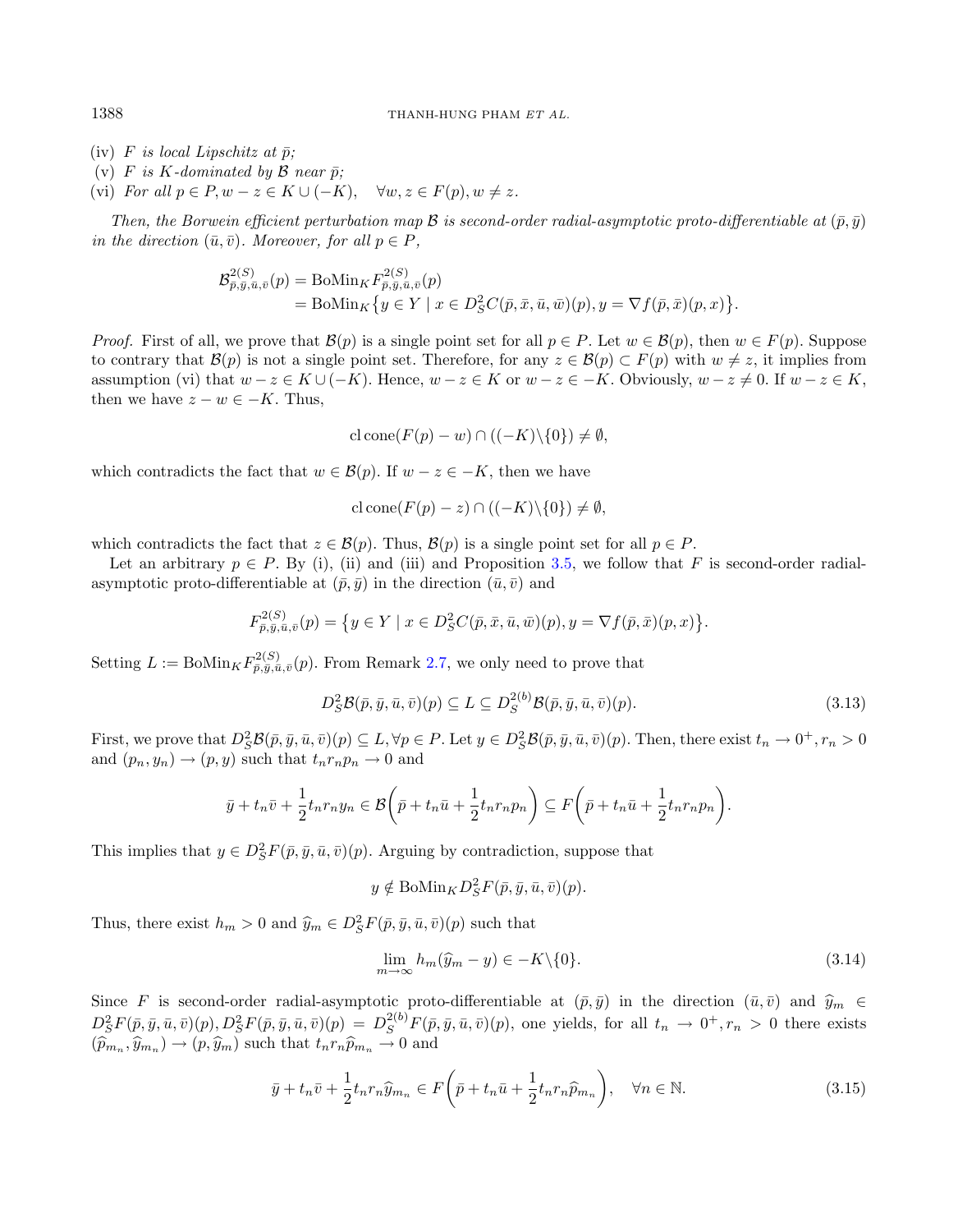Since F is K-dominated by  $\mathcal B$  near  $\bar p \in P$ , there exists the neighborhood  $U_1$  of  $\bar p$  such that

<span id="page-16-3"></span><span id="page-16-2"></span><span id="page-16-1"></span><span id="page-16-0"></span>
$$
F(p) \subseteq \mathcal{B}(p) + K, \quad \forall p \in U_1.
$$
\n
$$
(3.16)
$$

Because F is local Lipschitz at  $\bar{p}$ , one implies that exist the neighborhood  $U_2$  of  $\bar{p}$  and  $M > 0$  such that

$$
F(p_1) \subseteq F(p_2) + M \| p_1 - p_2 \| B_Y, \quad \forall p_1, p_2 \in U_2. \tag{3.17}
$$

Naturally, there exists  $n_0 > 0$  with  $n_0 \in \mathbb{N}$ , such that

$$
\bar{p} + t_n \bar{u} + \frac{1}{2} t_n r_n \widehat{p}_{m_n}, \bar{p} + t_n \bar{u} + \frac{1}{2} t_n r_n p_n \in U_1 \cap U_2, \quad \forall n > n_0, \quad \forall m \in \mathbb{N}.
$$
\n(3.18)

Thus, it follows from  $(3.15)$ ,  $(3.18)$ ,  $(3.17)$  and  $(3.16)$ , there exists  $b_n \in B_Y$  in order that, for every *n* large enough,

$$
\bar{y} + t_n \bar{v} + \frac{1}{2} t_n r_n (\widehat{y}_{m_n} - M \|\widehat{p}_{m_n} - p_n\|b_n) \in F\left(\bar{p} + t_n \bar{u} + \frac{1}{2} t_n r_n p_n\right) \subseteq \mathcal{B}\left(\bar{p} + t_n \bar{u} + \frac{1}{2} t_n r_n p_n\right) + K, \quad \forall m \in \mathbb{N}.
$$
\n(3.19)

Because  $\mathcal{B}(p)$  is a single point set for all  $p \in P$ . So, by [\(3.19\)](#page-16-3), one has

$$
\bar{y} + t_n \bar{v} + \frac{1}{2} t_n r_n (\widehat{y}_{m_n} - M || \widehat{p}_{m_n} - p_n || b_n) - \left( \bar{y} + t_n \bar{v} + \frac{1}{2} t_n r_n y_n \right) = \frac{1}{2} t_n r_n (\widehat{y}_{m_n} - M || \widehat{p}_{m_n} - p_n || b_n - y_n) \in K.
$$

Thus,

$$
\widehat{y}_{m_n} - M \|\widehat{p}_{m_n} - p_n\|b_n - y_n \to \widehat{y}_m - y, \quad \forall m \in \mathbb{N}.
$$

Since K is a pointed closed convex cone in Euclidean space Y, we deduce  $\hat{y}_m - y \in K$ ,  $\forall m \in \mathbb{N}$ . Therefore, we derive from  $h_m > 0$  and K is a pointed closed convex cone that

<span id="page-16-4"></span>
$$
\lim_{m \to \infty} h_m(\widehat{y}_m - y) \in K,
$$

which contradicts [\(3.14\)](#page-15-1). Thus,  $y \in \text{BoMin}_K D_S^2 F(\bar{p}, \bar{y}, \bar{u}, \bar{v})(p) = L$ , which completes the first inclusion in [\(3.13\)](#page-15-2).

Now, we prove  $L \subseteq D_S^{2(b)} \mathcal{B}(\bar{p}, \bar{y}, \bar{u}, \bar{v})(p)$ ,  $\forall p \in P$ . Let  $y \in L = \text{BoMin} F_{\bar{p}, \bar{y}, \bar{u}, \bar{v}}^{2(S)}(p)$ . Then,  $y \in F_{\bar{p}, \bar{y}, \bar{u}, \bar{v}}^{2(S)}(p)$ . By the second-order radial-asymptotic proto-differentiability of F at  $(\bar{p}, \bar{y})$  in the direction  $(\bar{u}, \bar{v})$ , for any  $t_n \to 0^+, r_n >$ 0, there exists  $(p_n, y_n) \rightarrow (p, y)$  such that  $t_n r_n p_n \rightarrow 0$  and

$$
\bar{y} + t_n \bar{v} + \frac{1}{2} t_n r_n y_n \in F\left(\bar{p} + t_n \bar{u} + \frac{1}{2} t_n r_n p_n\right), \quad \forall n \in \mathbb{N}.
$$

Hence,

$$
\bar{y} + t_n \bar{v} + \frac{1}{2} t_n r_n y_n \in F\left(\bar{p} + t_n \bar{u} + \frac{1}{2} t_n r_n p_n\right) + K, \quad \forall n \in \mathbb{N}.
$$

On the other hand, from the K-dominatedness by  $\mathcal B$  near  $\bar p$  of  $F$  and  $\mathcal B(p) \subseteq F(p), \forall p \in P$ , there exists the neighborhood U of  $\bar{p}$  such that

$$
F(p) + K = \mathcal{B}(p) + K, \quad \forall p \in U.
$$

Thus,

$$
\bar{y} + t_n \bar{v} + \frac{1}{2} t_n r_n y_n \in \mathcal{B}\left(\bar{p} + t_n \bar{u} + \frac{1}{2} t_n r_n p_n\right) + K, \quad \forall n \in \mathbb{N}.
$$

Therefore, one follows the existence of  $k_n \in K$  such that

$$
\bar{y} + t_n \bar{v} + \frac{1}{2} t_n r_n \widetilde{y}_n \in \mathcal{B}\left(\bar{p} + t_n \bar{u} + \frac{1}{2} t_n r_n p_n\right) \subseteq F\left(\bar{p} + t_n \bar{u} + \frac{1}{2} t_n r_n p_n\right), \widetilde{y}_n := y_n - k_n, \quad \forall n \in \mathbb{N}.\tag{3.20}
$$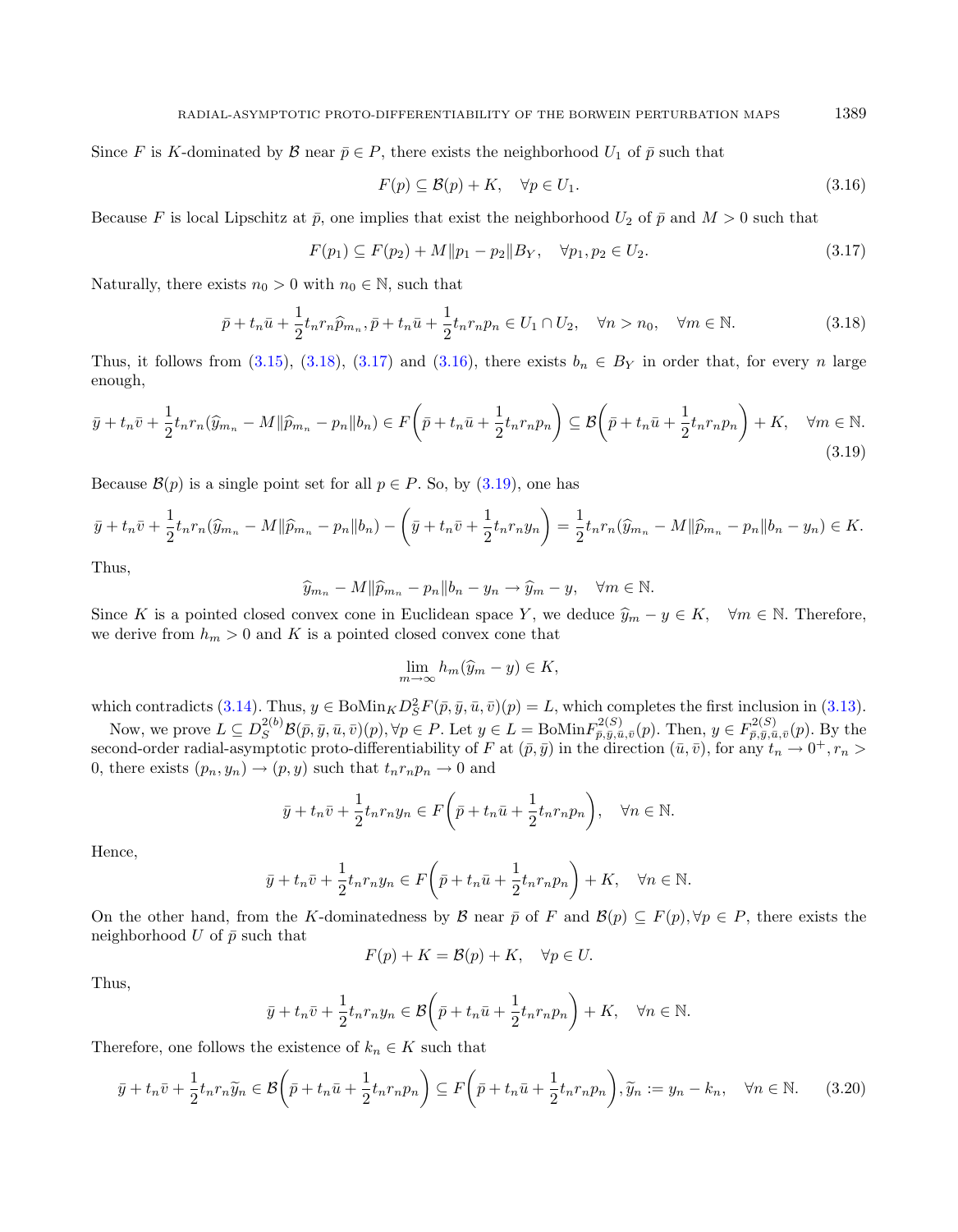Thus, there exists  $x_n \in X$  such that

<span id="page-17-1"></span>
$$
\bar{x} + t_n \bar{w} + \frac{1}{2} t_n r_n x_n \in C\bigg(\bar{p} + t_n \bar{u} + \frac{1}{2} t_n r_n p_n\bigg),
$$

and

$$
\bar{y} + t_n \bar{v} + \frac{1}{2} t_n r_n \widetilde{y}_n = f\left(\bar{p} + t_n \bar{u} + \frac{1}{2} t_n r_n p_n, \bar{x} + t_n \bar{w} + \frac{1}{2} t_n r_n x_n\right).
$$
\n(3.21)

As the second-order radial-asymptotic directionally compactness of C at  $(\bar{p}, \bar{x})$  with respect to  $(\bar{u}, \bar{w})$ , we derive that the sequence  $\{x_n\} \subseteq X$  has a convergent subsequence, also denoted by  $x_n$  and  $x_n \to x$ , which in turn implies that  $x \in D_S^{2(b)}C(\bar{p}, \bar{x}, \bar{u}, \bar{w})(p) \subseteq D_S^2C(\bar{p}, \bar{x}, \bar{u}, \bar{w})(p)$ . Moreover, since f is twice continuously Fréchet differentiable at  $(\bar{p}, \bar{x})$ , one has

$$
f\left(\bar{p} + t_n\bar{u} + \frac{1}{2}t_n r_n p_n, \bar{x} + t_n\bar{w} + \frac{1}{2}t_n r_n x_n\right) = f(\bar{p}, \bar{x}) + t_n \nabla f(\bar{p}, \bar{x})(\bar{u}, \bar{w}) + \frac{1}{2}t_n r_n \nabla f(\bar{p}, \bar{x})(p_n, x_n) + \frac{1}{2}t_n^2 \nabla^2 f(\bar{p}, \bar{x}) \left(\left(\bar{u} + \frac{1}{2}r_n p_n, \bar{w} + \frac{1}{2}r_n x_n\right), \left(\bar{u} + \frac{1}{2}r_n p_n, \bar{w} + \frac{1}{2}r_n x_n\right)\right) + o\left(\left\|\left(t_n\bar{u} + \frac{1}{2}t_n r_n p_n, t_n\bar{w} + \frac{1}{2}t_n r_n x_n\right)\right\|^2\right).
$$
\n(3.22)

From [\(3.21\)](#page-17-0), [\(3.22\)](#page-17-1) and  $\bar{y} = f(\bar{p}, \bar{x}), \bar{v} = \nabla f(\bar{p}, \bar{x})(\bar{u}, \bar{w}),$  one has

$$
\widetilde{y}_n = \nabla f(\bar{p}, \bar{x})(p_n, x_n) + \frac{t_n}{r_n} \nabla^2 f(\bar{p}, \bar{x}) \left( \left( \bar{u} + \frac{1}{2} r_n p_n, \bar{w} + \frac{1}{2} r_n x_n \right), \left( \bar{u} + \frac{1}{2} r_n p_n, \bar{w} + \frac{1}{2} r_n x_n \right) \right)
$$
\n
$$
+ \frac{o \left( \left\| \left( t_n \bar{u} + \frac{1}{2} t_n r_n p_n, t_n \bar{w} + \frac{1}{2} t_n r_n x_n \right) \right\|^2 \right)}{\frac{1}{2} t_n r_n}.
$$

Let  $n \to \infty$ , we obtain

$$
\widetilde{y}_n \to \widetilde{y} := \nabla f(\bar{p}, \bar{x})(p, x).
$$

On the other hand, from [\(3.20\)](#page-16-4), one gets

$$
\widetilde{y} \in D_S^{2(b)} \mathcal{B}(\bar{p}, \bar{y}, \bar{u}, \bar{v})(p) \subseteq D_S^{2(b)} F(\bar{p}, \bar{y}, \bar{u}, \bar{v})(p).
$$

By the closedness of K and  $k_n = y_n - \tilde{y}_n \to y - \tilde{y}$ , one has  $y - \tilde{y} \in K$ . Since K is a pointed closed convex cone, there exists  $h > 0$  such that

$$
h(y-\widetilde{y})\in K.
$$

We prove that  $y = \tilde{y}$ . Indeed, suppose to the contrary that  $y \neq \tilde{y}$ . Then, one gets

$$
h(\widetilde{y}-y)\in -K\backslash\{0\}.
$$

Since  $D_S^{2(b)}F(\bar{p}, \bar{y}, \bar{u}, \bar{v})(p) = F_{\bar{p}, \bar{y}, \bar{u}, \bar{v}}^{2(S)}(p)$ , it follows that there exists  $\tilde{y} \in F_{\bar{p}, \bar{y}, \bar{u}, \bar{v}}^{2(S)}(p)$  such that

$$
h(\widetilde{y}-y)\in -K\backslash\{0\}.
$$

Hence,  $y \notin \text{BoMin}_K F_{\bar{p}, \bar{y}, \bar{u}, \bar{v}}^{2(S)}(p)$ , a contradiction. So,  $y = \tilde{y} \in D_S^{2(b)} \mathcal{B}(\bar{p}, \bar{y}, \bar{u}, \bar{v})(p)$ . The proof is complete.

<span id="page-17-0"></span>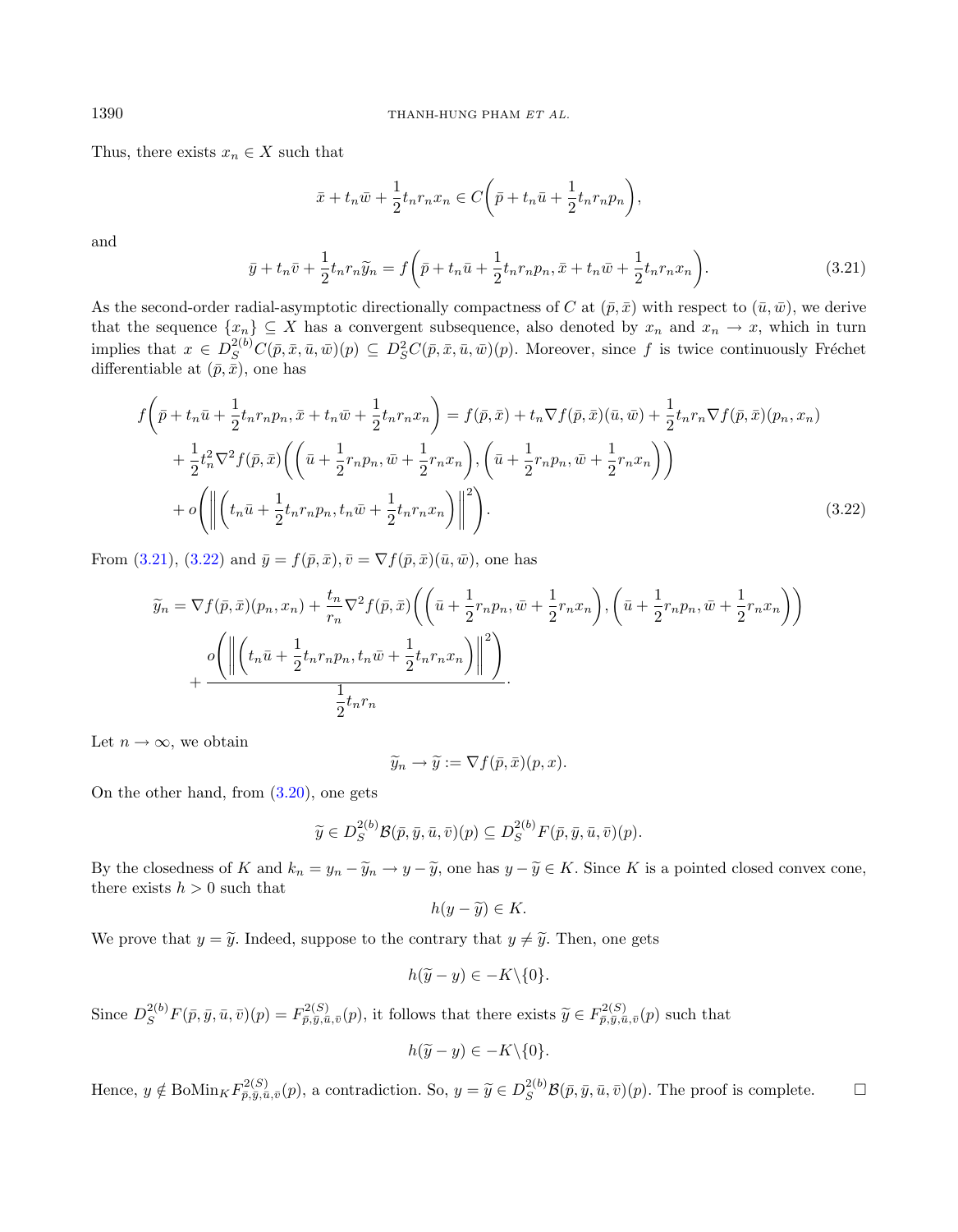Remark 3.7. Assumption (vi) in Theorem [3.6](#page-14-2) is difference from assumption (vi) in Theorem 3.2 of [\[34\]](#page-22-14), assumption (vi) in Proposition 3.1, Proposition 3.2 of [\[35\]](#page-22-15) and assumption (vi) in Proposition 3.3 of [\[37\]](#page-22-17). Thus, Theorem [3.6](#page-14-2) improves the results in [\[34,](#page-22-14) [35,](#page-22-15) [37\]](#page-22-17).

The following example shows that the condition (vi) in Theorem [3.6](#page-14-2) is essential.

**Example 3.8.** Let  $P = \mathbb{R}_+$ ,  $X = Y = \mathbb{R}^2$ ,  $K = \{(y_1, y_2) \in \mathbb{R}^2 \mid y_2 \ge 3y_1 \ge 0\}$  and  $f: P \times X \to Y$ ,  $C: P \rightrightarrows X$ be defined as follows:

$$
f(p,x) = (x_1, x_2), \quad \forall p \in P, \quad \forall x = (x_1, x_2) \in X, C(p) = \{(x_1, x_2) \in \mathbb{R}^2 \mid x_1 \ge p^2, x_2 \ge 3p^2 + 3p\} \cup \{(x_1, x_2) \in \mathbb{R}^2 \mid x_2 \ge 3x_1 \ge 0\}.
$$

Taking  $\bar{p} = 0, \bar{x} = (0, 0)$  and  $(\bar{u}, \bar{w}) = (1, (1, 3))$ , we have

$$
D_S^2 C(\bar{p}, \bar{x}, \bar{u}, \bar{w})(p) = D_S^{2(b)} C(\bar{p}, \bar{x}, \bar{u}, \bar{w})(p) = \{(x_1, x_2) \in \mathbb{R}^2 \mid x_2 \ge 3p\} \cup \{(x_1, x_2) \in \mathbb{R}^2 \mid x_2 \ge 3x_1\},\
$$

leading that the condition (i) in Theorem [3.6](#page-14-2) is satisfied. Since  $\bar{y} = f(\bar{p}, \bar{x}) = 0$ ,

$$
\nabla f(p, x) = (\nabla_p f(p, x), \nabla_x f(p, x)) = \begin{pmatrix} 0 \\ 0 \end{pmatrix}, \begin{bmatrix} 1 & 0 \\ 0 & 1 \end{bmatrix}, \quad \nabla^2 f(p, x) = 0,
$$
  

$$
\nabla f(\bar{p}, \bar{x}) = \begin{pmatrix} 0 \\ 0 \end{pmatrix}, \begin{bmatrix} 1 & 0 \\ 0 & 1 \end{bmatrix}, \quad \nabla^2 f(p, \bar{x}) = 0,
$$

and  $\bar{v} = \nabla f(\bar{p}, \bar{x})(\bar{u}, \bar{w}) = (1, 3)$ . Hence, condition (iii) in Theorem [3.6](#page-14-2) holds. It is easy to prove that the assumptions (ii), (iv) and (v) in Theorem [3.6](#page-14-2) are satisfied. By direct calculation, we have, for any  $p \in P$ .

$$
F(p) = \{(y_1, y_2) \in \mathbb{R}^2 \mid y_1 \ge p^2, y_2 \ge 3p^2 + 3p\} \cup \{(y_1, y_2) \in \mathbb{R}^2 \mid y_2 \ge 3y_1 \ge 0\},\
$$

and

$$
\mathcal{B}(p) = \{(y_1, y_2) \in \mathbb{R}^2 \mid y_1 > p^2 + p, y_2 = 3p^2 + 3p\} \cup \{(0, 0)\}.
$$

Take  $(1,3) \in F(p)$  and  $(0,3) \in F(p)$ , we have

$$
(0,3) - (1,3) = (-1,0) \notin K \cup (-K).
$$

Thus, the assumption (vi) in Theorem [3.6](#page-14-2) is not satisfied. For any  $p \in P$ , one has

$$
D_S^2 F(\bar{p}, \bar{y}, \bar{u}, \bar{v})(p) = D_S^{2(b)} F(\bar{p}, \bar{y}, \bar{u}, \bar{v})(p) = \{(y_1, y_2) \in \mathbb{R}^2 \mid y_2 \ge 3p\} \cup \{(y_1, y_2) \in \mathbb{R}^2 \mid y_2 \ge 3y_1\},
$$
  

$$
D_S^2 \mathcal{B}(\bar{p}, \bar{y}, \bar{u}, \bar{v})(p) = D_S^{2(b)} \mathcal{B}(\bar{p}, \bar{y}, \bar{u}, \bar{v})(p) = \{(y_1, y_2) \in \mathbb{R}^2 \mid y_1 \ge p, y_2 = 3p\}.
$$

Hence, F and B are second-order radial-asymptotic proto-differentiable at  $(\bar{p}, \bar{y})$  in the direction  $(\bar{u}, \bar{v})$  and

$$
F_{\bar{p},\bar{y},\bar{u},\bar{v}}^{2(S)}(p) = \left\{ (y_1, y_2) \in \mathbb{R}^2 \mid y_2 \ge 3p \right\} \cup \left\{ (y_1, y_2) \in \mathbb{R}^2 \mid y_2 \ge 3y_1 \right\},
$$
  

$$
\mathcal{B}_{\bar{p},\bar{y},\bar{u},\bar{v}}^{2(S)}(p) = \left\{ (y_1, y_2) \in \mathbb{R}^2 \mid y_1 \ge p, y_2 = 3p \right\}.
$$

Hence,

$$
\text{BoMin}_{K} F_{\bar{p},\bar{y},\bar{u},\bar{v}}^{2(S)}(p) = \{ (y_1, y_2) \in \mathbb{R}^2 \mid y_1 > p, y_2 = 3p \}.
$$

This means that, for all  $p \in P$ ,

$$
\mathcal{B}_{\bar{p},\bar{y},\bar{u},\bar{v}}^{2(S)}(p) \neq \text{BoMin}_{K} F_{\bar{p},\bar{y},\bar{u},\bar{v}}^{2(S)}(p).
$$

Thus, Theorem [3.6](#page-14-2) does not hold. Because the assumption (vi) in Theorem [3.6](#page-14-2) is not satisfied.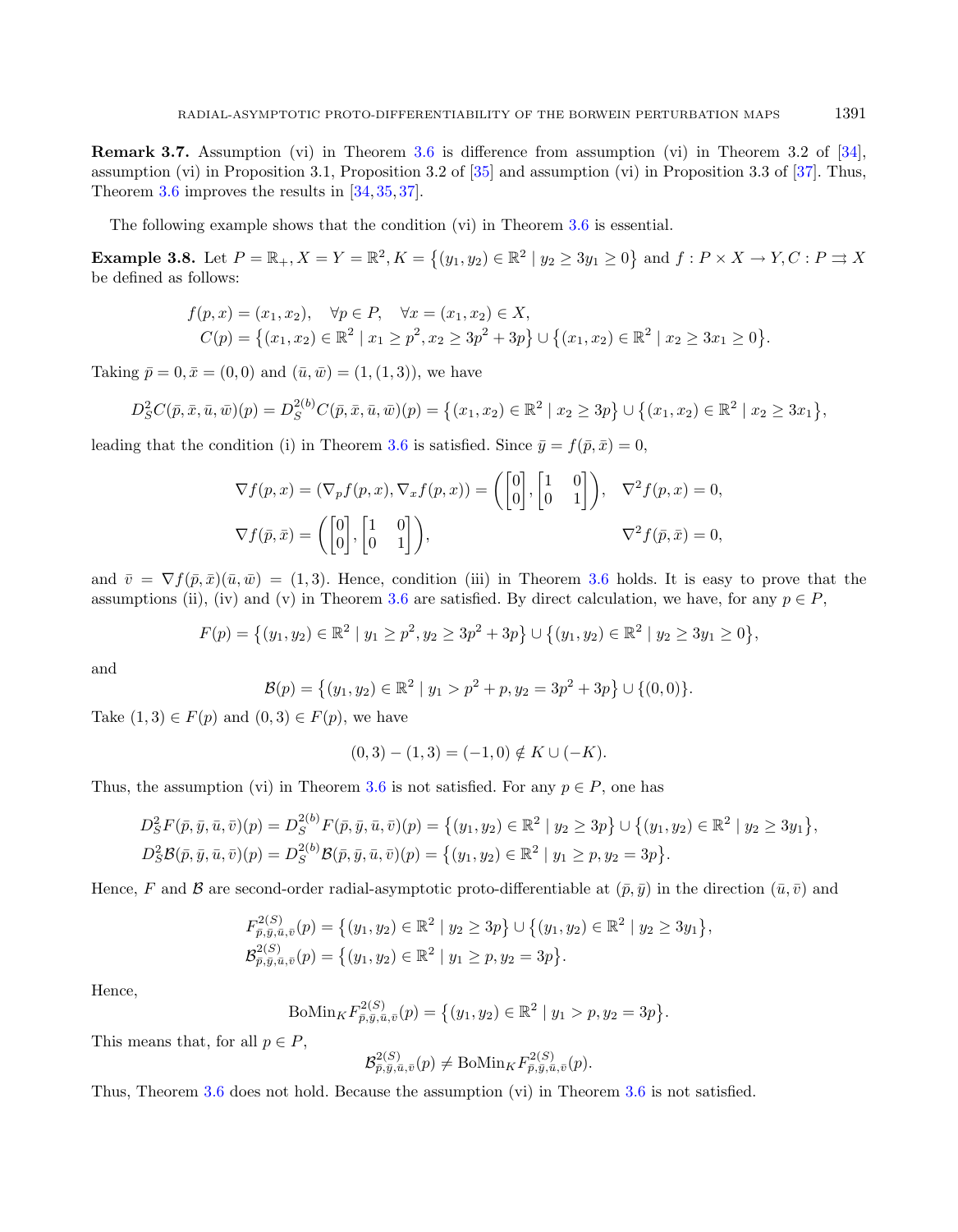**Remark 3.9.** For all  $p \in P$ ,  $\mathcal{B}(p)$  is a single point set if and only if  $w - z \in K \cup (-K)$ ,  $\forall w, z \in F(p)$ ,  $w \neq z$ .

Indeed, for all  $p \in P$ , if  $w - z \in K \cup (-K)$ ,  $\forall w, z \in F(p)$ ,  $w \neq z$ , then we have  $\mathcal{B}(p)$  is a single point set.

Suppose that  $\forall p \in P, \mathcal{B}(p)$  is a single point set, then we need prove that  $w-z \in K \cup (-K)$ ,  $\forall w, z \in F(p), w \neq z$ . Let  $z \in \mathcal{B}(p)$ , then  $z \in F(p)$ . Suppose to contrary that  $w - z \notin K \cup (-K)$ ,  $\forall w, z \in F(p)$ ,  $w \neq z$ . If  $w - z \notin K$ , then we have  $z - w \notin -K$ . Thus,

$$
c \operatorname{lcone}(F(p) - w) \cap (-K) = \{0\},\
$$

it follows  $w \in \mathcal{B}(p)$ , a contradiction, since  $\mathcal{B}(p)$  is a single point set. If  $w - z \notin -K$ , then we have  $z - w \notin K$ . Thus,

$$
c \operatorname{lcone}(F(p) - w) \cap K = \{0\}.
$$

Since  $K$  is pointed cone, we get

 $K \cap (-K) = \{0\}$  (see [\[16\]](#page-21-20) page 15).

Hence, we have

$$
c \operatorname{lcone}(F(p) - w) \cap (-K) = \{0\},\
$$

it follows  $w \in \mathcal{B}(p)$ , a contradiction, since  $\mathcal{B}(p)$  is a single point set. Thus,  $w - z \in K \cup (-K)$ ,  $\forall w, z \in$  $F(p), w \neq z$  for all  $p \in P$ .

Now, we present an example to explain the given result in Theorem [3.6.](#page-14-2)

**Example 3.10.** Let  $P = \mathbb{R}_+$ ,  $X = Y = \mathbb{R}^2$ ,  $K = \mathbb{R}^2_+$  and  $f: P \times X \to Y$ ,  $C: P \rightrightarrows X$  be defined as follows:

$$
f(p, x) = (x_1, x_2), \quad \forall p \in P, \quad \forall x = (x_1, x_2) \in X, C(p) = \{(x_1, x_2) \in \mathbb{R}^2 \mid x_1 = p^2 + 2p, x_2 \ge 3p\}.
$$

Taking  $\bar{p} = 0, \bar{x} = (0, 0)$  and  $(\bar{u}, \bar{w}) = (1, (2, 3))$ , we have

$$
D_S^2 C(\bar{p}, \bar{x}, \bar{u}, \bar{w})(p) = D_S^{2(b)} C(\bar{p}, \bar{x}, \bar{u}, \bar{w})(p) = \{ (x_1, x_2) \in \mathbb{R}^2 \mid x_1 = 2p, x_2 \ge 3p \},
$$

leading that the condition (i) in Theorem [3.6](#page-14-2) is satisfied. Since  $\bar{y} = f(\bar{p}, \bar{x}) = 0$ ,

2()

$$
\nabla f(p, x) = (\nabla_p f(p, x), \nabla_x f(p, x)) = \begin{pmatrix} 0 \\ 0 \end{pmatrix}, \begin{bmatrix} 1 & 0 \\ 0 & 1 \end{bmatrix}, \quad \nabla^2 f(p, x) = 0,
$$
  

$$
\nabla f(\bar{p}, \bar{x}) = \begin{pmatrix} 0 \\ 0 \end{pmatrix}, \begin{bmatrix} 1 & 0 \\ 0 & 1 \end{bmatrix}, \quad \nabla^2 f(p, \bar{x}) = 0
$$

and  $\bar{v} = \nabla f(\bar{p}, \bar{x})(\bar{u}, \bar{w}) = (2, 3)$ . Hence, condition (iii) in Theorem [3.6](#page-14-2) holds. It is easy to prove that the assumption (ii), (iv), (v) and (vi) in Theorem [3.6](#page-14-2) are satisfied. By direct calculation, we have, for any  $p \in P$ ,

$$
F(p) = \{(y_1, y_2) \in \mathbb{R}^2 \mid y_1 = p^2 + 2p, y_2 \ge 3p\},\
$$

and

$$
\mathcal{B}(p) = \{y = (y_1, y_2) \in \mathbb{R}^2 \mid y = (p^2 + 2p, 3p)\}.
$$

Therefore, for any  $p \in P$ , one has

$$
D_S^2 F(\bar{p}, \bar{y}, \bar{u}, \bar{v})(p) = D_S^{2(b)} F(\bar{p}, \bar{y}, \bar{u}, \bar{v})(p) = \{ (y_1, y_2) \in \mathbb{R}^2 \mid y_1 = 2p, y_2 \ge 3p \},
$$
  

$$
D_S^2 \mathcal{B}(\bar{p}, \bar{y}, \bar{u}, \bar{v})(p) = D_S^{2(b)} \mathcal{B}(\bar{p}, \bar{y}, \bar{u}, \bar{v})(p) = \{ y = (y_1, y_2) \in \mathbb{R}^2 \mid y = (2p, 3p) \}.
$$

Hence, F and B are second-order radial-asymptotic proto-differentiable at  $(\bar{p}, \bar{y})$  in the direction  $(\bar{u}, \bar{v})$  and

$$
F_{\bar{p},y,\bar{u},\bar{v}}^{2(S)}(p) = \{ (y_1, y_2) \in \mathbb{R}^2 \mid y_1 = 2p, y_2 \ge 3p \},\
$$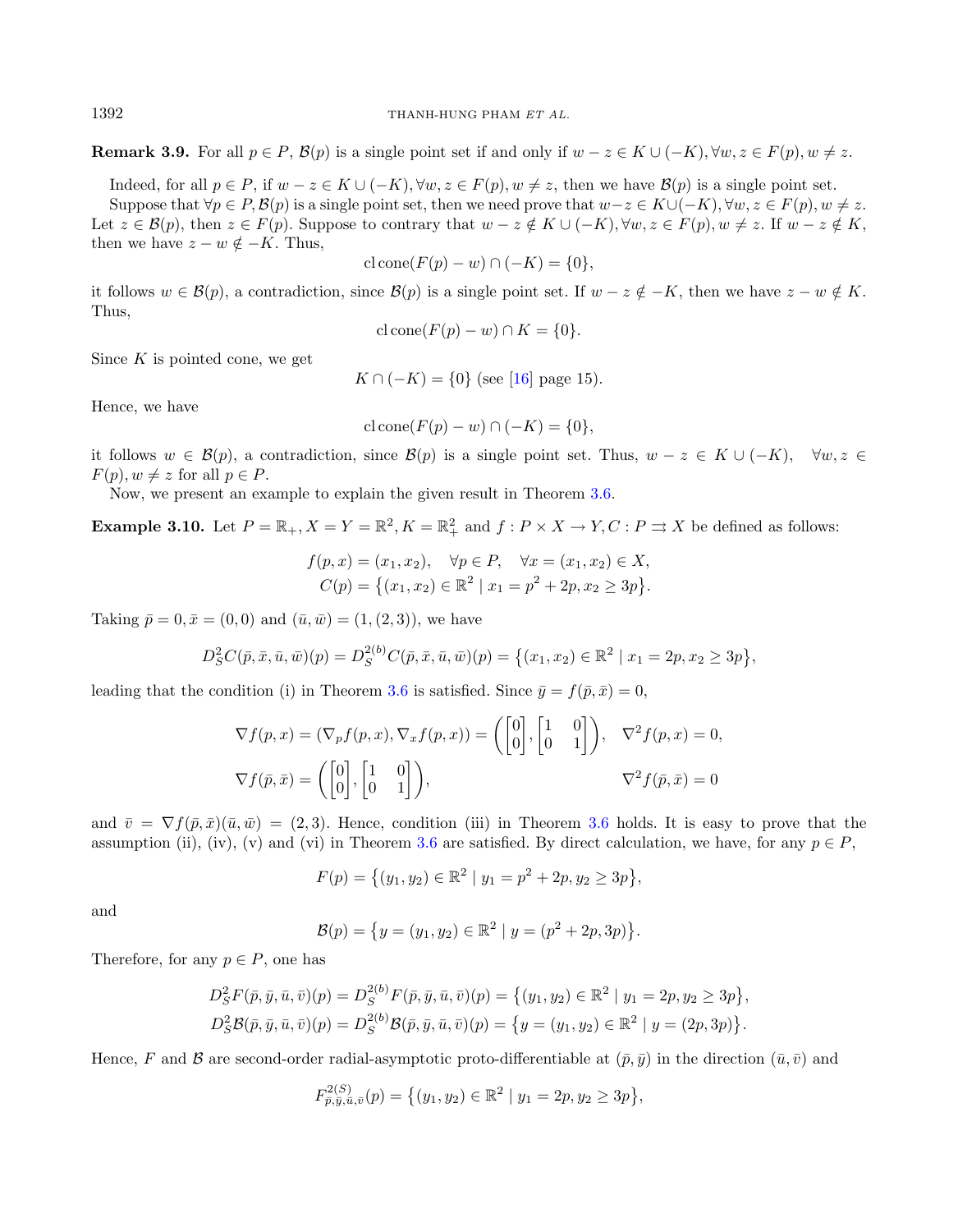$$
\mathcal{B}_{\bar{p},\bar{y},\bar{u},\bar{v}}^{2(S)}(p) = \{y = (y_1, y_2) \in \mathbb{R}^2 \mid y = (2p, 3p)\}.
$$

Hence,

$$
\text{BoMin}_{K} F_{\bar{p},\bar{y},\bar{u},\bar{v}}^{2(S)}(p) = \{ y = (y_1, y_2) \in \mathbb{R}^2 \mid y = (2p, 3p) \}.
$$

This means that, for all  $p \in P$ ,

$$
\mathcal{B}_{\bar{p},\bar{y},\bar{u},\bar{v}}^{2(S)}(p) = \text{BoMin}_{K} F_{\bar{p},\bar{y},\bar{u},\bar{v}}^{2(S)}(p) = \left\{ y = (y_1, y_2) \in \mathbb{R}^2 \mid y = (2p, 3p) \right\}.
$$

So, Theorem [3.6](#page-14-2) holds here.

**Theorem 3.11.** Let  $\bar{p} \in P$ ,  $\bar{x} \in H(\bar{p})$  and  $\bar{y} = f(\bar{p}, \bar{x})$ ,  $(\bar{u}, \bar{w}, \bar{v}) \in P \times X \times Y$ . Suppose that the following conditions hold:

- (i) C is second-order radial-asymptotic proto-differentiable at  $(\bar{p}, \bar{x})$  in the direction  $(\bar{u}, \bar{w})$ ;
- (ii) f is twice continuously Fréchet differentiable at  $(\bar{p}, \bar{x})$  and  $\bar{v} = \nabla f(\bar{p}, \bar{x})(\bar{u}, \bar{w})$ ;
- (iii) C is second-order radial-asymptotic directionally compact at  $(\bar{p}, \bar{x})$  with respect to  $(\bar{u}, \bar{w})$  in any direction  $p \in P$ ;
- (iv)  $\mathcal B$  is second-order radial-asymptotic proto-differentiable at  $(\bar{p}, \bar{y})$  in the direction  $(\bar{u}, \bar{v})$ ;
- (v)  $\mathcal B$  is second-order radial-asymptotic directionally compact at  $(\bar p, \bar y)$  with respect to  $(\bar u, \bar v)$  in any direction  $p \in P$ :
- (vi) F is K-dominated by B near  $\bar{p}$ .

Then, Bo $\text{Min}_K F_{\bar{p},\bar{y},\bar{u},\bar{v}}^{2(S)}(p) \subset \mathcal{B}_{\bar{p},\bar{y},\bar{u},\bar{v}}^{2(S)}(p), \forall p \in P.$ 

*Proof.* Since  $\bar{x} \in \mathcal{H}(\bar{p})$ , we have  $\bar{y} \in \mathcal{B}(\bar{p}) \subseteq F(\bar{p})$ . From (i), (ii), (iii) and Proposition [3.5,](#page-12-1) we follow that F is second-order radial-asymptotic proto-differentiable at  $(\bar{p}, \bar{y})$  in the direction  $(\bar{u}, \bar{v})$ . Let arbitrary  $p \in P$  and  $y \in \text{BoMin}_{K} F_{\bar{p},\bar{y},\bar{u},\bar{v}}^{2(S)}(p)$ . Then,  $y \in F_{\bar{p},\bar{y},\bar{u},\bar{v}}^{2(S)}(p)$ . From (iv), (v) and Proposition [2.16,](#page-6-2) it follows that

$$
(\mathcal{B} + K)^{2(S)}_{\bar{p}, \bar{y}, \bar{u}, \bar{v}}(p) = \mathcal{B}^{2(S)}_{\bar{p}, \bar{y}, \bar{u}, \bar{v}}(p) + K, \quad \forall p \in P.
$$

On the other hand, from the domination around  $\bar{p}$  of F and  $\mathcal{B}(p) \subseteq F(p), \forall p \in P$ , there exists the neighborhood U of  $\bar{p}$  such that

$$
F(p) + K = \mathcal{B}(p) + K, \quad \forall p \in U.
$$

Thus,

$$
F_{\bar{p},\bar{y},\bar{u},\bar{v}}^{2(S)}(p) \subset (F+K)_{\bar{p},\bar{y},\bar{u},\bar{v}}^{2(S)}(p) = (\mathcal{B}+K)_{\bar{p},\bar{y},\bar{u},\bar{v}}^{2(S)}(p) = \mathcal{B}_{\bar{p},\bar{y},\bar{u},\bar{v}}^{2(S)}(p) + K, \quad \forall p \in P.
$$

This means that, there exist  $\tilde{y} \in \mathcal{B}_{\tilde{p}, \tilde{y}, \tilde{u}, \tilde{v}}^{2(S)}(p)$  and  $k \in K$  such that  $y = \tilde{y} + k$ . By the closedness of K and  $k = u - \tilde{u}$  one has  $u - \tilde{u} \in K$  Since  $K$  is a pointed closed convex cone, ther  $k = y - \tilde{y}$ , one has  $y - \tilde{y} \in K$ . Since K is a pointed closed convex cone, there exists  $h > 0$  such that

$$
h(y-\widetilde{y})\in K.
$$

We will prove that  $k = 0$ . Indeed, if  $k \in K \setminus \{0\}$ , then

$$
h(\widetilde{y}-y)\in -K\backslash\{0\}.
$$

Since  $\widetilde{y} \in \mathcal{B}_{\overline{p},\overline{y},\overline{u},\overline{v}}^{2(S)}(p)$ , for any  $t_n \to 0^+, r_n > 0$ , there exists  $(p_n, \widetilde{y}_n) \to (p, \widetilde{y})$  such that  $t_n r_n p_n \to 0$  and

$$
\bar{y} + t_n \bar{v} + \frac{1}{2} t_n r_n \widetilde{y}_n \in \mathcal{B}\left(\bar{p} + t_n \bar{u} + \frac{1}{2} t_n r_n p_n\right) \subseteq F\left(\bar{p} + t_n \bar{u} + \frac{1}{2} t_n r_n p_n\right), \quad \forall n \in \mathbb{N}.
$$

It yields that  $\widetilde{y} \in F_{\bar{p},\bar{y},\bar{u},\bar{v}}^{2(S)}(p)$  such that

$$
h(\widetilde{y}-y)\in -K\backslash\{0\}.
$$

Hence,  $y \notin \text{BoMin}_{K} F^{2(S)}_{\bar{p}, \bar{y}, \bar{u}, \bar{v}}(p)$ , a contradiction. So  $k = 0$ , this means that,  $y \in \mathcal{B}^{2(S)}_{\bar{p}, \bar{y}, \bar{u}, \bar{v}}(p), p \in P$ . The proof is  $\Box$ complete.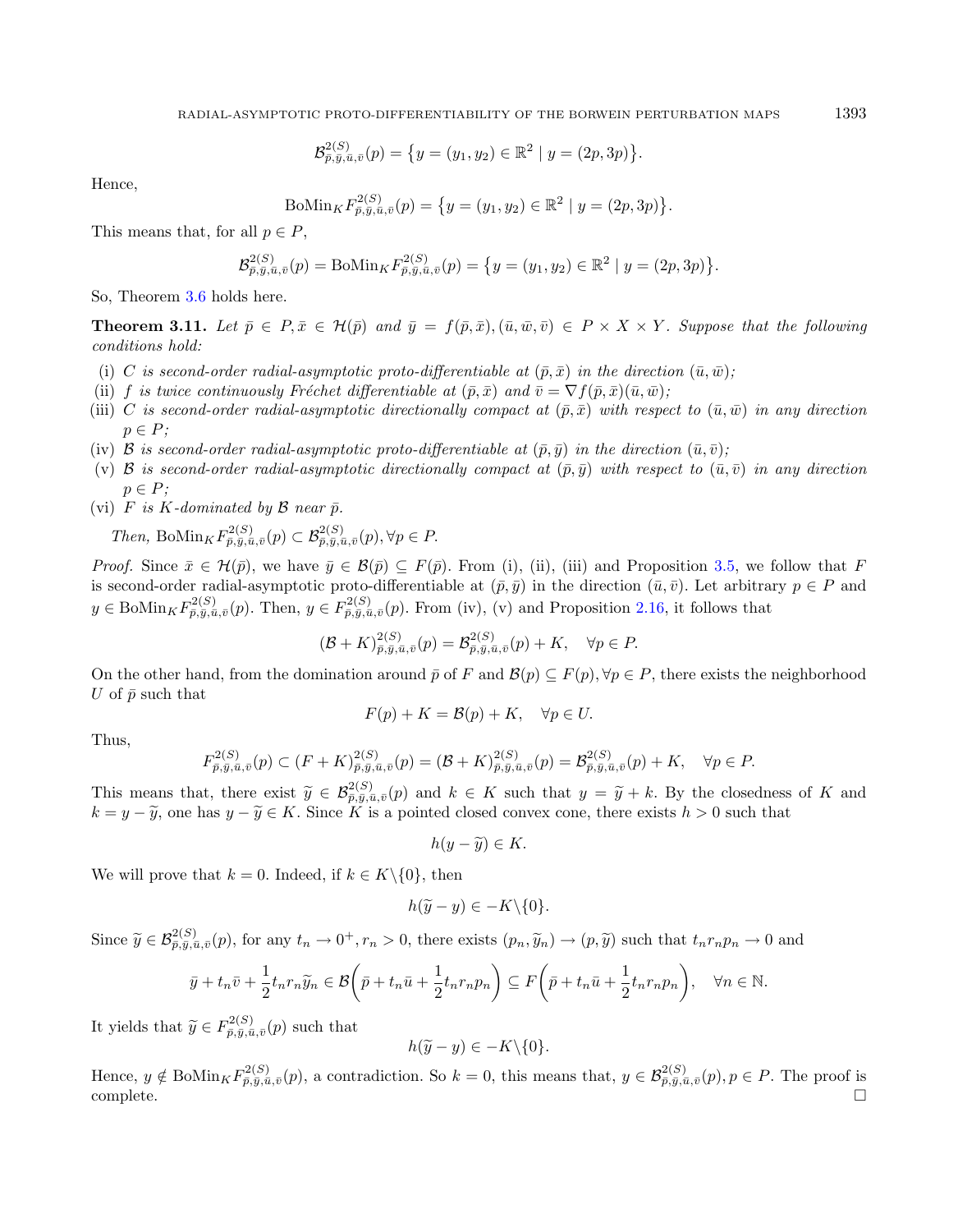#### 1394 THANH-HUNG PHAM ET AL.

- Remark 3.12. (i) By some suitable changes, most of the results of Section 3 are still true when the secondorder radial-asymptotic proto-differentiability is replaced by the second-order radial-asymptotic semidifferentiability.
- (ii) As in Remark [2.7,](#page-3-0) the results in this paper are different from the results in [\[34\]](#page-22-14).
- (iii) Second-order radial-asymptotic derivative contains both the second-order contingent derivative and the second-order asymptotic derivative. So, second-order radial-asymptotic proto-differentiability properties of the efficient solution maps and the perturbation maps are different from the results in [\[36\]](#page-22-16) when  $m = 2$ .
- <span id="page-21-11"></span>(iv) Second-order radial-asymptotic derivative in this paper is different from second-order composed derivatives in [\[37\]](#page-22-17). So, the results in this paper are different from the results in [\[37\]](#page-22-17).
- <span id="page-21-13"></span><span id="page-21-12"></span><span id="page-21-9"></span>(v) The proto-differentiability properties of the Borwein efficient solution map and the Borwein efficient frontier map of parametric vector optimization problems have not been yet considered in [\[34–](#page-22-14)[37\]](#page-22-17). So, the obtained results improve and extend the results in [\[34–](#page-22-14)[37\]](#page-22-17).

<span id="page-21-22"></span><span id="page-21-21"></span><span id="page-21-5"></span><span id="page-21-1"></span>Acknowledgements. The authors would like to thank the Editors for the help in the processing of the article. The authors are very grateful to the Associate Editor and the Anonymous Referees for many valuable comments and suggestions to improve the original version of the article.

## **REFERENCES**

- <span id="page-21-3"></span><span id="page-21-2"></span>[1] N.L.H. Anh, Sensitivity analysis in constrained set-valued optimization via Studniarski derivatives. Positivity 21 (2017) 255– 272.
- <span id="page-21-7"></span>[2] N.L.H. Anh, Some results on sensitivity analysis in set-valued optimization. Positivity 21 (2017) 1527–1543.
- [3] N.L.H. Anh, Second-order composed contingent derivatives of perturbation maps in set-valued optimization. Comput. Appl. Math. 38 (2019) 145.
- <span id="page-21-4"></span>[4] N.L.H. Anh and P.Q. Khanh, Variational sets of perturbation maps and applications to sensitivity analysis for constrained vector optimization. J. Optim. Theory Appl. 158 (2013) 363–384.
- <span id="page-21-10"></span>[5] J.P. Aubin and H. Frankowska, Set-Valued Analysis. Birkhauser, Boston (1990).
- <span id="page-21-16"></span>[6] J.F. Bonnans and A. Shapiro, Perturbation Analysis of Optimization Problems. Springer, New York (2000).
- <span id="page-21-17"></span>[7] T.D. Chuong, Clarke coderivatives of efficient point multifunctions in parametric vector optimization. Nonlinear Anal. 74 (2011) 273–285.
- <span id="page-21-20"></span><span id="page-21-6"></span>[8] T.D. Chuong, Derivatives of the efficient point multifunction in parametric vector optimization problems. J. Optim. Theory Appl. 156 (2013) 247–265.
- <span id="page-21-15"></span>[9] T.D. Chuong, Normal subdifferentials of effcient point multifunctions in parametric vector optimization. Optim. Lett. 7 (2013) 1087–1117.
- <span id="page-21-14"></span>[10] T.D. Chuong and J.-C. Yao, Coderivatives of efficient point multifunctions in parametric vector optimization. Taiwan. J. Math. 13 (2009) 1671–1693.
- <span id="page-21-19"></span>[11] T.D. Chuong and J.-C. Yao, Generalized clarke epiderivatives of parametric vector optimization problems. J. Optim. Theory Appl. 147 (2010) 77–94.
- <span id="page-21-8"></span>[12] T.D. Chuong and J.-C. Yao, Fréchet subdifferentials of efficient point multifunctions in parametric vector optimization. J. Global Optim. 57 (2013) 1229–1243.
- <span id="page-21-18"></span>[13] H.T.H. Diem, P.Q. Khanh and L.T. Tung, On higher-order sensitivity analysis in nonsmooth vector optimization. J. Optim. Theory Appl. 162 (2014) 463–488.
- <span id="page-21-0"></span>[14] N.Q. Huy and G.M. Lee, On sensitivity analysis in vector optimization. Taiwan. J. Math. 11 (2007) 945–958.
- [15] N.Q. Huy and G.M. Lee, Sensitivity of solutions to a parametric generalized equation. Set-Valued Anal. 16 (2008) 805–820.
- [16] A. Khan, C. Tammer and C. Zălinescu, Set-Valued Optimization An Introduction with Applications. Springer, Berlin (2015).
- [17] H. Kuk, T. Tanino and M. Tanaka, Sensitivity analysis in parametrized convex vector optimization. J. Math. Anal. Appl. 202 (1996) 511–522.
- [18] G.M. Lee and N.Q. Huy, On proto-differentiability of generalized perturbation maps. J. Math. Anal. Appl. 324 (2006) 1297–1309.
- [19] A.B. Levy and R.T. Rockafellar, Sensitivity analysis of solutions to generalized equations. Trans. Am. Math. Soc. 345 (1994) 661–671.
- [20] S.J. Li and C.M. Liao, Second-order differentiability of generalized perturbation maps. J. Global Optim. 52 (2012) 243–252.
- [21] S.J. Li, X.K. Sun and J. Zhai, Second-order contingent derivatives of set-valued mappings with application to set-valued optimization. Appl. Math. Comput. 218 (2012) 6874–6886.
- [22] D.T. Luc, M. Soleimani-damaneh and M. Zamani, Semi-differentiability of the marginal mapping in vector optimization. SIAM J. Optim. 28 (2018) 1255–1281.
- [23] B.S. Mordukhovich, Variational Analysis and Generalized Differentiation. I: Basic Theory. Springer, Berlin (2006).